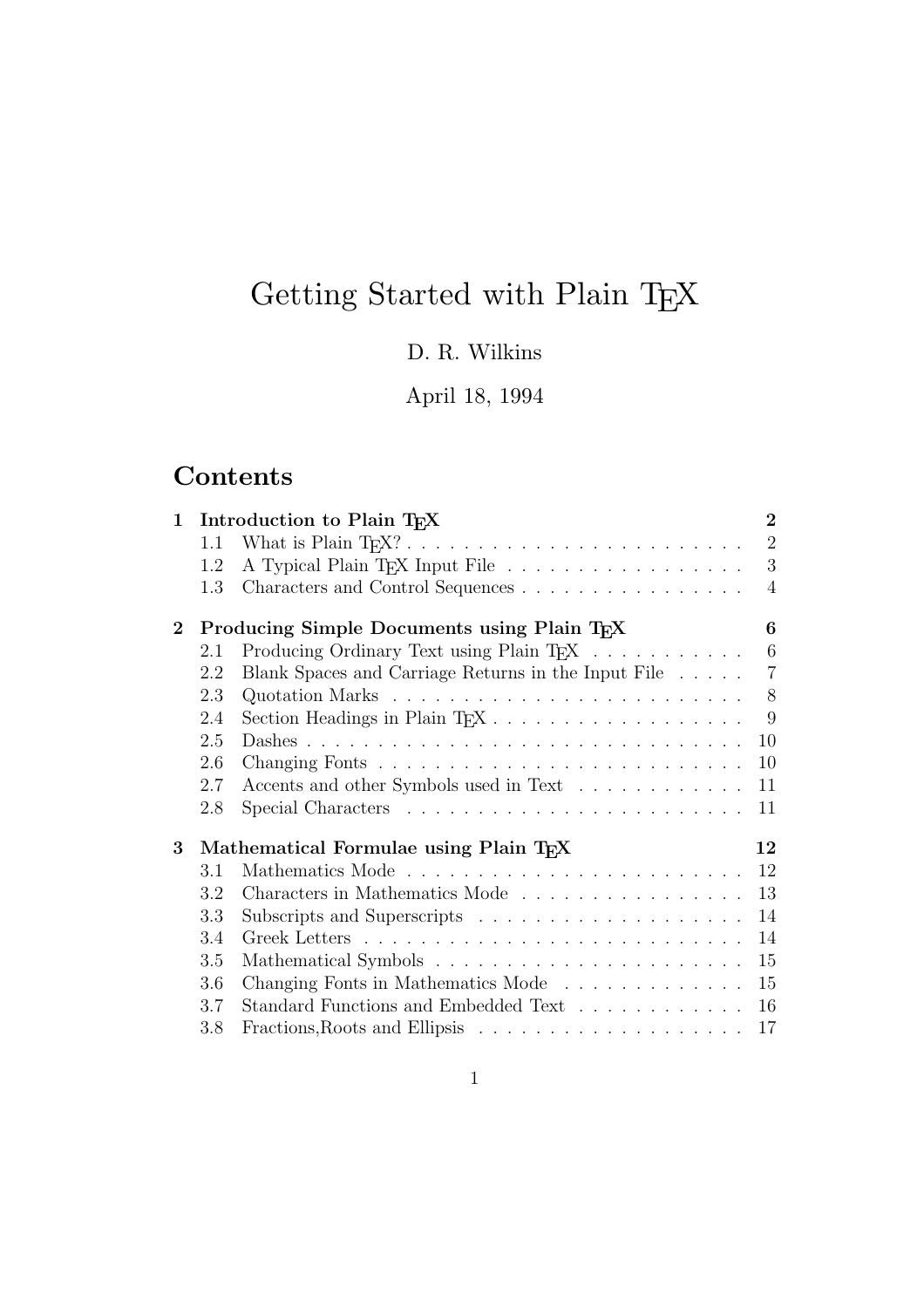|     | 3.9 Accents in Mathematics Mode 18 |                                                                                                                                                                                                                                                                                                                                                                                                                                                                                                                                                                            |
|-----|------------------------------------|----------------------------------------------------------------------------------------------------------------------------------------------------------------------------------------------------------------------------------------------------------------------------------------------------------------------------------------------------------------------------------------------------------------------------------------------------------------------------------------------------------------------------------------------------------------------------|
|     |                                    |                                                                                                                                                                                                                                                                                                                                                                                                                                                                                                                                                                            |
|     |                                    |                                                                                                                                                                                                                                                                                                                                                                                                                                                                                                                                                                            |
|     |                                    |                                                                                                                                                                                                                                                                                                                                                                                                                                                                                                                                                                            |
|     |                                    |                                                                                                                                                                                                                                                                                                                                                                                                                                                                                                                                                                            |
|     |                                    | 28                                                                                                                                                                                                                                                                                                                                                                                                                                                                                                                                                                         |
| 4.1 |                                    |                                                                                                                                                                                                                                                                                                                                                                                                                                                                                                                                                                            |
| 4.2 |                                    |                                                                                                                                                                                                                                                                                                                                                                                                                                                                                                                                                                            |
| 4.3 |                                    | 31                                                                                                                                                                                                                                                                                                                                                                                                                                                                                                                                                                         |
|     |                                    | 33                                                                                                                                                                                                                                                                                                                                                                                                                                                                                                                                                                         |
|     |                                    | 34                                                                                                                                                                                                                                                                                                                                                                                                                                                                                                                                                                         |
|     |                                    | 34                                                                                                                                                                                                                                                                                                                                                                                                                                                                                                                                                                         |
|     |                                    | 36                                                                                                                                                                                                                                                                                                                                                                                                                                                                                                                                                                         |
|     |                                    | 39                                                                                                                                                                                                                                                                                                                                                                                                                                                                                                                                                                         |
|     |                                    | 3.12 Matrices and other arrays in Plain T <sub>F</sub> X 22<br>3.13 Derivatives, Limits, Sums and Integrals 24<br>4 Further Features of Plain TFX<br>Producing Blank Space in Plain TFX 28<br>Defining your own Control Sequences in Plain T <sub>F</sub> X<br>A Control Sequences used in Text (Plain T <sub>F</sub> X)<br>B Control Sequences used in Mathematics (Plain T <sub>F</sub> X)<br>B.1 Font Changes, Accents and Standard Functions<br>B.2 Control Sequences for Mathematical Symbols<br>B.3 Some frequently used Control Sequences of Plain T <sub>F</sub> X |

### **1 Introduction to Plain TEX**

#### 1.1 What is Plain T<sub>F</sub>X?

TEX is a computer program for typesetting documents. It takes a computer file, prepared according to the rules of TEX, and converts it to a form that may be printed on a high-quality printer, such as a laser writer, to produce a printed document of a quality comparable with good quality books and journals. Simple documents, which do not contain mathematical formulae or tables may be produced very easily: effectively all one has to do is to type the text straight in (though observing certain rules relating to quotation marks and punctuation dashes). Typesetting mathematics is somewhat more complicated, but even here T<sub>EX</sub> is comparatively straightforward to use when one considers the complexity of some of the formulae that it has to produce and the large number of mathematical symbols which it has to produce.

There are various 'dialects' of T<sub>E</sub>X, including LAT<sub>E</sub>X. Plain T<sub>E</sub>X (created by D. E. Knuth) is the basic version of T<sub>E</sub>X on which these other 'dialects' are based. The reference manual for Plain T<sub>E</sub>X is "The T<sub>E</sub>Xbook", by D. E. Knuth.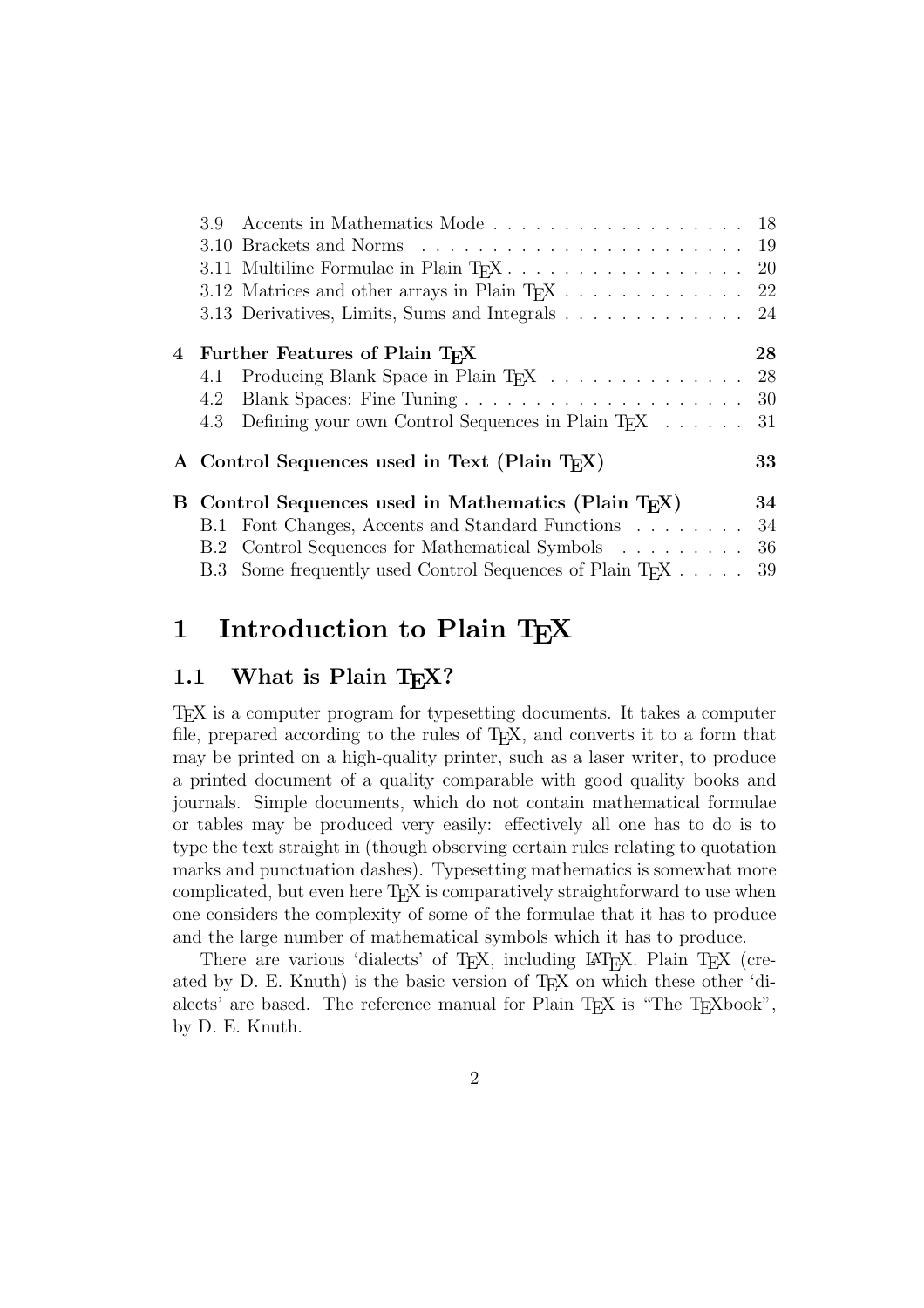#### **1.2** A Typical Plain T<sub>E</sub>X Input File

In order to produce a document using T<sub>E</sub>X, we must first create a suitable input file on the computer. We apply the T<sub>EX</sub> program to the input file and then use the printer to print out the so-called 'DVI' file produced by the T<sub>E</sub>X program (after first using another program to translate the 'DVI' file into a form that the printer can understand). Here is an example of a typical Plain T<sub>F</sub>X input file:

The foundations of the rigorous study of {\it analysis} were laid in the nineteenth century, notably by the mathematicians Cauchy and Weierstrass. Central to the study of this subject are the formal definitions of {\it limits} and {\it continuity}.

Let \$D\$ be a subset of \$\bf R\$ and let \$f \colon D \to {\bf R}\$ be a real-valued function on \$D\$. The function \$f\$ is said to be {\it continuous} on \$D\$ if, for all \$\epsilon > 0\$ and for all \$x \in D\$, there exists some  $\delta \delta > 0$  (which may depend on  $x\$ ) such that if \$y \in D\$ satisfies  $$|y - x| < \delta$ then  $\frac{f(y) - f(x)}{2}$  < \epsilon. \$\$

One may readily verify that if \$f\$ and \$g\$ are continuous functions on \$D\$ then the functions \$f+g\$, \$f-g\$ and \$f.g\$ are continuous. If in addition \$g\$ is everywhere non-zero then \$f/g\$ is continuous.

```
\bye
```
When we apply T<sub>E</sub>X to these paragraphs we produce the text

The foundations of the rigorous study of analysis were laid in the nineteenth century, notably by the mathematicians Cauchy and Weier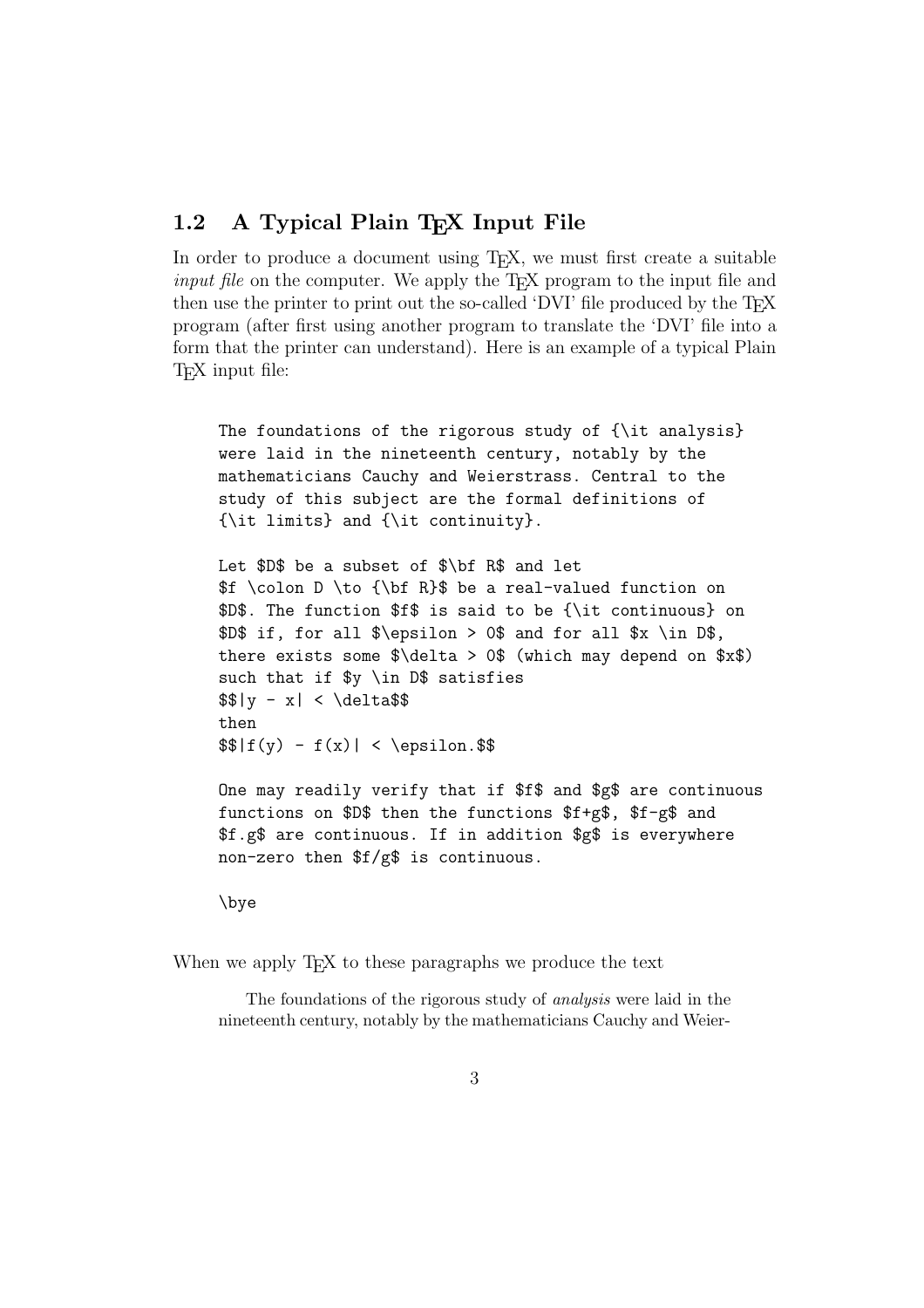strass. Central to the study of this subject are the formal definitions of limits and continuity.

Let D be a subset of **R** and let  $f: D \to \mathbf{R}$  be a real-valued function on D. The function f is said to be *continuous* on D if, for all  $\epsilon > 0$ and for all  $x \in D$ , there exists some  $\delta > 0$  (which may depend on x) such that if  $y \in D$  satisfies

$$
|y - x| < \delta
$$

then

$$
|f(y) - f(x)| < \epsilon.
$$

One may readily verify that if  $f$  and  $g$  are continuous functions on D then the functions  $f + g$ ,  $f - g$  and  $f.g$  are continuous. If in addition g is everywhere non-zero then  $f/g$  is continuous.

This example illustrates various features of TEX. Note that the line

\bye

is placed at the end of the input file. This is to tell T<sub>E</sub>Xwhen the end of the document has been reached. Note also that, although most characters occurring in this file have their usual meaning, yet there are special characters such as  $\setminus$ ,  $\$ ,  $\{$  and  $\}$  which have special meanings within T<sub>E</sub>X. Note in particular that there are sequences of characters which begin with a 'backslash' \ which are used to produce mathematical symbols and Greek letters and to accomplish tasks such as changing fonts. These sequences of characters are known as control sequences.

#### **1.3 Characters and Control Sequences**

We now describe in more detail some of the features of T<sub>E</sub>X illustrated in the above example.

Most characters on the keyboard, such as letters and numbers, have their usual meaning. However the characters

\{}\$^\_%~#&

are used for special purposes within T<sub>E</sub>X. Thus typing one of these characters will not produce the corresponding character in the final document. Of course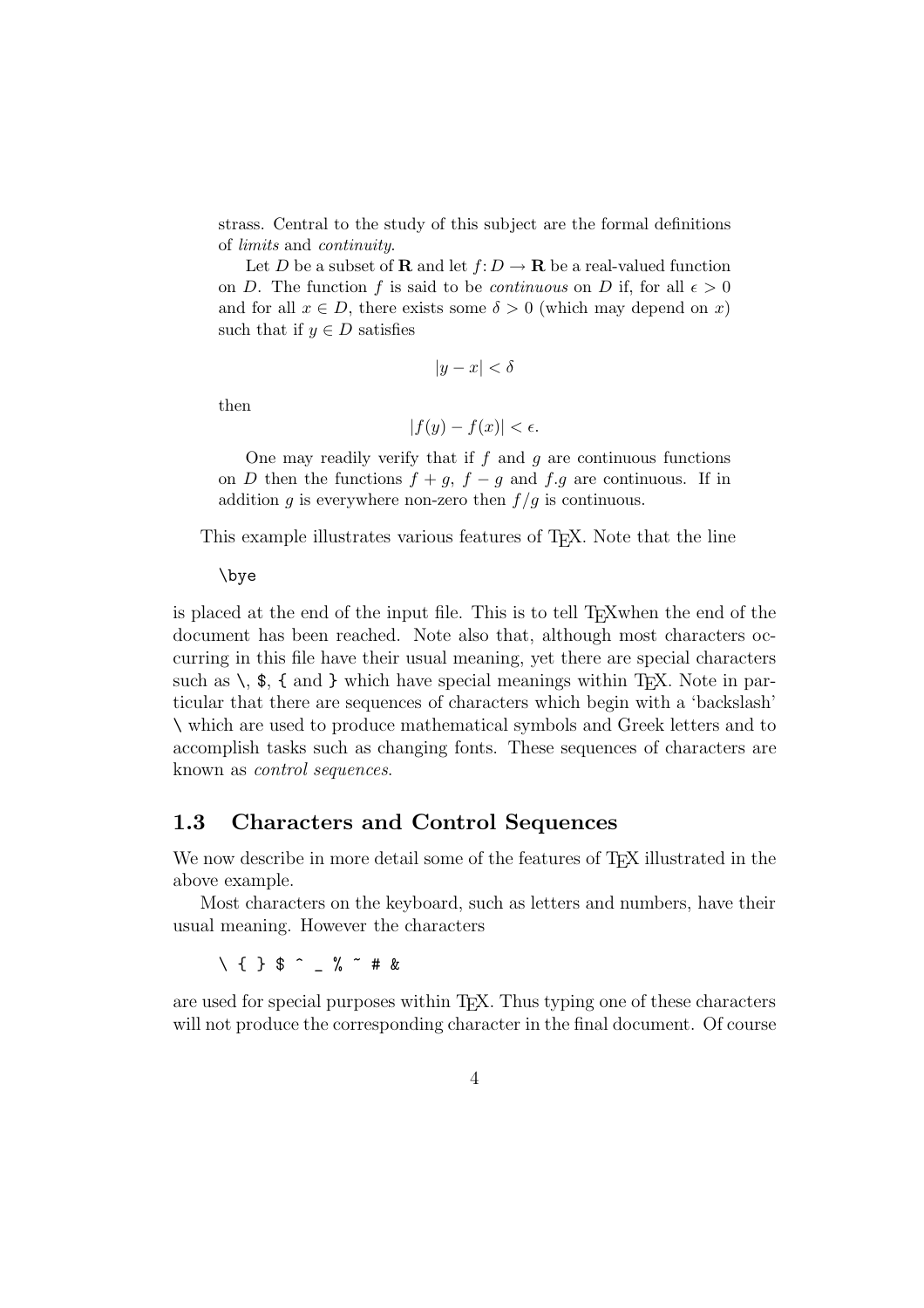these characters are very rarely used in ordinary text, and there are methods of producing them when they are required in the final document.

In order to typeset a mathematical document it is necessary to produce a considerable number of special mathematical symbols. One also needs to be able to change fonts. Also mathematical documents often contain arrays of numbers or symbols (matrices) and other complicated expressions. These are produced in T<sub>EX</sub> using *control sequences*. Most control sequences consist of a backslash  $\setminus$  followed by a string of (upper or lower case) letters. For example, \alpha, \it, \sum and \TeX are control sequences.

In the example above we used the control sequences  $\iota$  to to change the font to italic and **boldface** respectively. Also we used the control sequences \to, \in, \delta and \epsilon to produce the mathematical symbols  $\rightarrow$  and  $\in$  and the Greek letters  $\delta$  and  $\epsilon$ .

There is another variety of control sequence which consists of a backslash followed by a single character that is not a letter. Examples of control sequences of this sort are  $\setminus \{, \setminus \mathfrak{m} \}$  and  $\setminus$  \$.

The special characters  $\{$  and  $\}$  are used for *grouping* purposes. Everything enclosed within matching pair of such brackets is treated as a single unit. We have applied these brackets in the example above whenever we changed fonts. We shall see other instances where one needs to use  $\{$  and  $\}$  in T<sub>E</sub>X to group words and symbols together (e.g., when we need to produce superscripts and subscripts which contain more than one symbol).

The special character \$ is used when one is changing from ordinary text to a mathematical expression and when one is changing back to ordinary text. Thus we used

```
for all \epsilon > 0 and for all x \in D$,
```
to produce the phrase

```
for all \epsilon > 0 and for all x \in D,
```
in the example given above. Note also that we used \$\$ and \$\$ in the example above to mark the beginning and end respectively of a mathematical formula that is displayed on a separate line.

The remaining special characters

 $\hat{ }$  %  $\tilde{ }$  # &

have special purposes within T<sub>EX</sub> that we shall discuss later.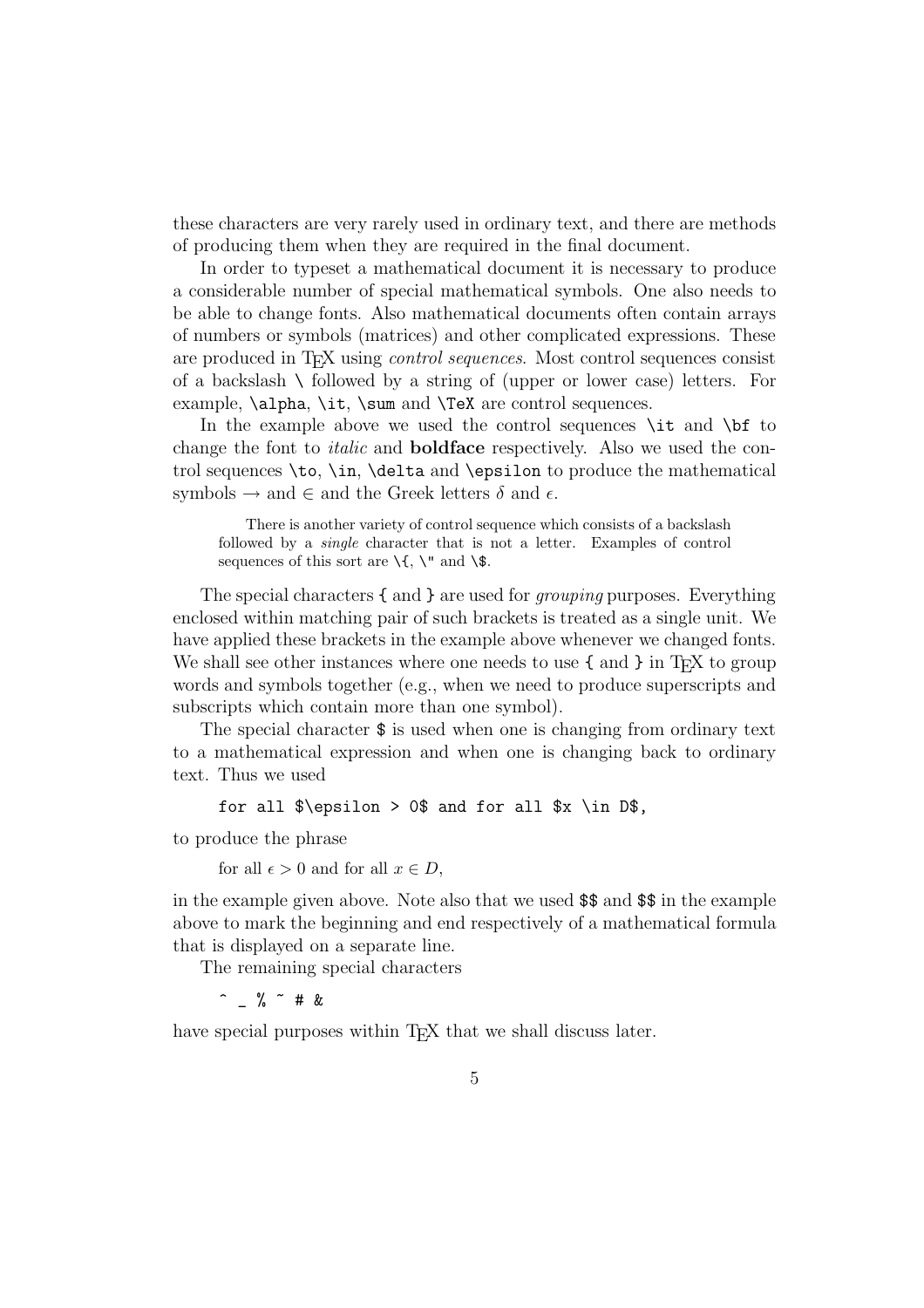## **2 Producing Simple Documents using Plain**  $T_{F}X$

#### 2.1 Producing Ordinary Text using Plain T<sub>E</sub>X

To produce a simple document using Plain T<sub>EX</sub> one should create a T<sub>EX</sub> input file. The input file should end with the \bye command, in order to tell T<sub>EX</sub> when the end of the file has been reached.

If one merely wishes to type in ordinary text, without complicated mathematical formulae or special effects such as font changes, then one merely has to type it in as it is, leaving a completely blank line between successive paragraphs. You do not have to worry about paragraph indentation: TEX will automatically indent all paragraphs with the exception of the first paragraph of a new section (unless you take special action to override the conventions adopted by TEX)

For example, suppose that we wish to create a document containing the following paragraphs:

If one merely wishes to type in ordinary text, without complicated mathematical formulae or special effects such as font changes, then one merely has to type it in as it is, leaving a completely blank line between successive paragraphs.

You do not have to worry about paragraph indentation: all paragraphs will be indented with the exception of the first paragraph of a new section.

One must take care to distinguish between the 'left quote' and the 'right quote' on the computer terminal. Also, one should use two 'single quote' characters in succession if one requires "double quotes". One should never use the (undirected) 'double quote' character on the computer terminal, since the computer is unable to tell whether it is a 'left quote' or a 'right quote'. One also has to take care with dashes: a single dash is used for hyphenation, whereas three dashes in succession are required to produce a dash of the sort used for punctuation—such as the one used in this sentence.

To create this document using Plain T<sub>E</sub>X we use the following input file:

If one merely wishes to type in ordinary text, without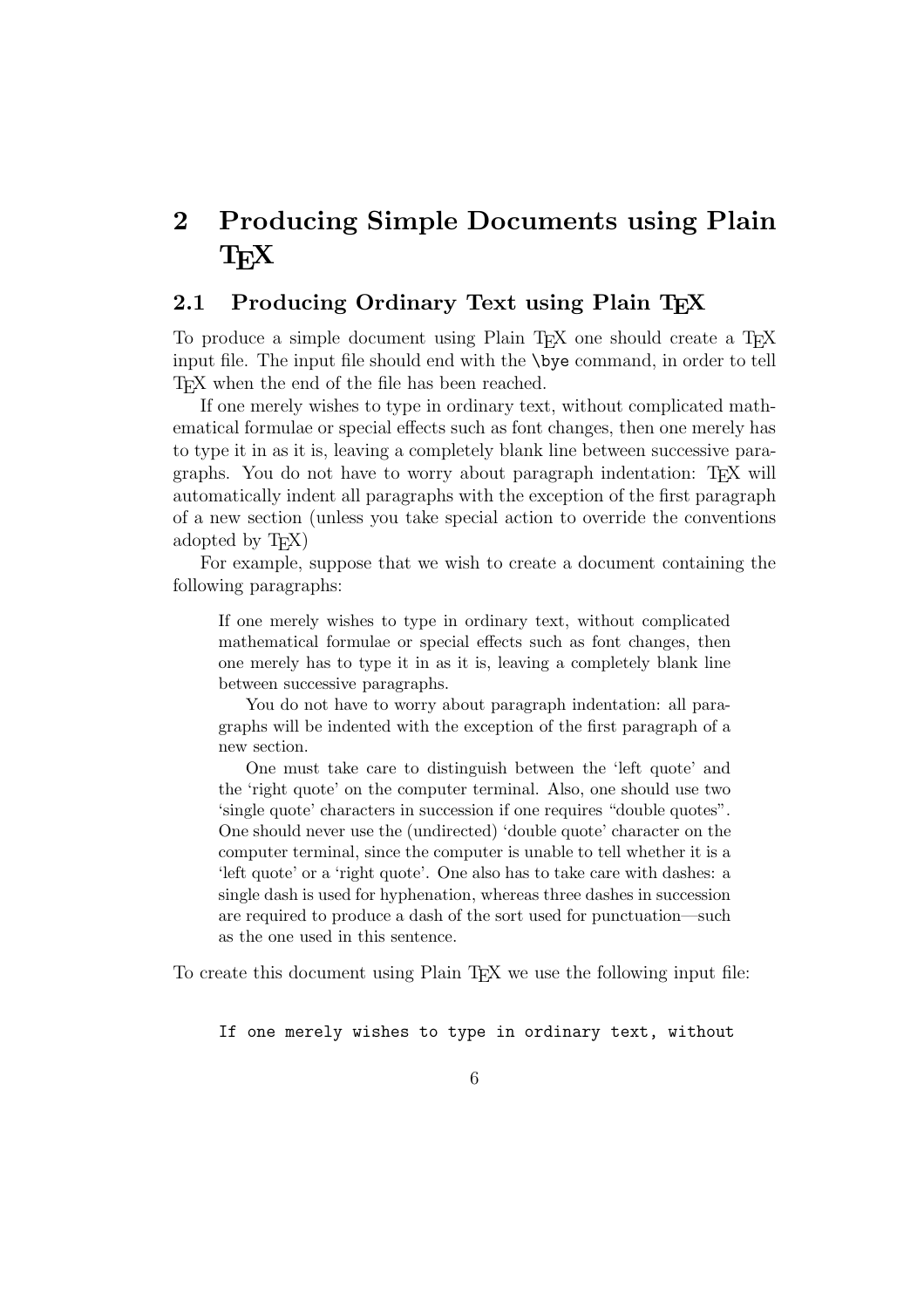complicated mathematical formulae or special effects such as font changes, then one merely has to type it in as it is, leaving a completely blank line between successive paragraphs.

You do not have to worry about paragraph indentation: all paragraphs will be indented with the exception of the first paragraph of a new section.

One must take care to distinguish between the 'left quote' and the 'right quote' on the computer terminal. Also, one should use two 'single quote' characters in succession if one requires ''double quotes''. One should never use the (undirected) 'double quote' character on the computer terminal, since the computer is unable to tell whether it is a 'left quote' or a 'right quote'. One also has to take care with dashes: a single dash is used for hyphenation, whereas three dashes in succession are required to produce a dash of the sort used for punctuation---such as the one used in this sentence.

\bye

Having created the input file, one then has to run it through the T<sub>E</sub>X program and then print it out the resulting output file (known as a 'DVI' file).

### **2.2 Blank Spaces and Carriage Returns in the Input File**

TEX treats the carriage return at the end of a line as though it were a blank space. Similarly T<sub>EX</sub> treats tab characters as blank spaces. Moreover, T<sub>EX</sub> regards a sequence of blank spaces as though it were a single space, and similarly it will ignore blank spaces at the beginning or end of a line in the input file. Thus, for example, if we type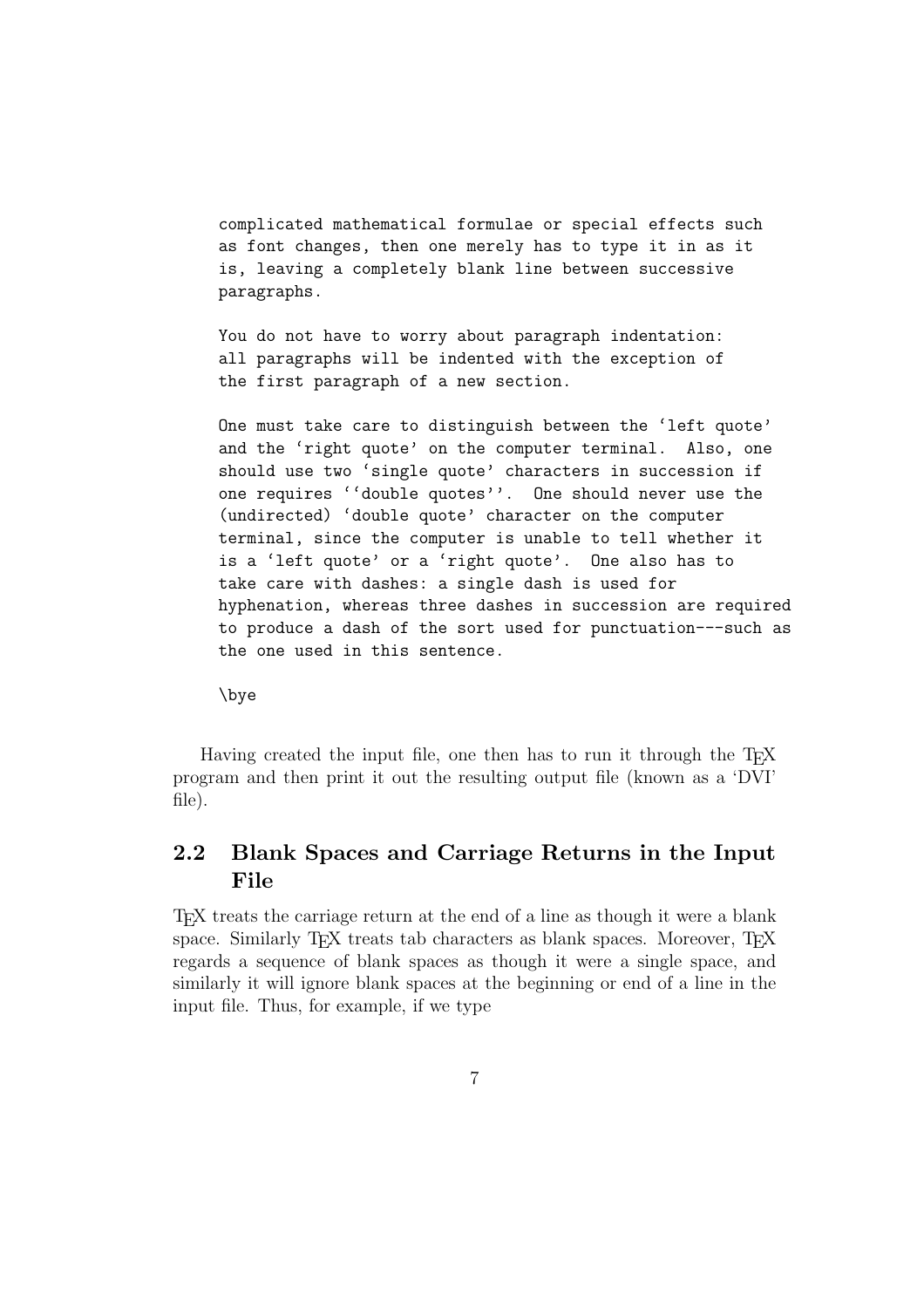```
This is
   a
       silly
  example of a
file with many spaces.
```
#### This is the beginning

of a new paragraph.

then we obtain

This is a silly example of a file with many spaces. This is the beginning of a new paragraph.

It follows immediately from this that one will obtain the same results whether one types one space or two spaces after a full stop: T<sub>EX</sub> does not distinguish between the two cases.

Any spaces which follow a control sequence will be ignored by T<sub>E</sub>X.

If you really need a blank space in the final document following whatever is produced by the control sequence, then you must precede this blank by a  $backslash \$ . Thus in order to obtain the sentence

TEX is a very powerful computer typesetting program.

we must type

\TeX\ is a very powerful computer typesetting program.

(Here the control sequence  $\text{TeX}$  is used to produce the T<sub>E</sub>X logo.)

In general, preceding a blank space by a backslash forces TEX to include the blank space in the final document.

#### **2.3 Quotation Marks**

Single left and right quotation marks are produced by ' and ' respectively. Double left and right quotation marks are produced by '' and '' respectively. Thus

"What did you do yesterday?" he asked.

is produced by typing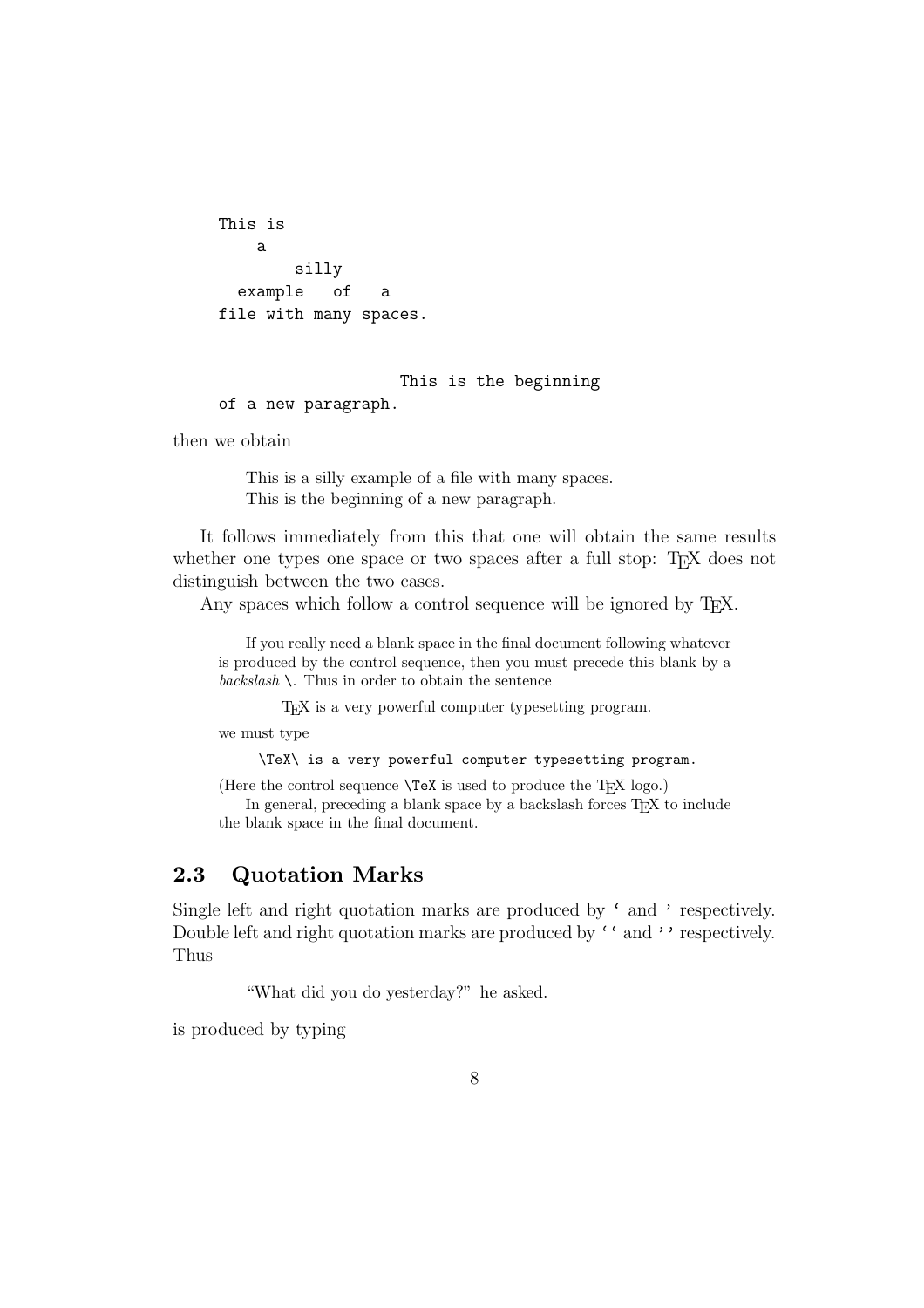''What did you do yesterday?'' he asked.

You should never use the character " to produce quotation marks. This is because T<sub>EX</sub> has no way of knowing whether you want a left quote or a right quote if you do this.

You can use the control sequences  $\lceil \lg \text{and} \rgceil$  in place of ' and '. This is useful if your keyboard does not have a ' character.

Sometimes you need two quotation marks following one another, as in

"I regard computer typesetting as being reasonably 'straightforward'" he said.

The way to do this is to use the control sequence \thinspace between the quotation marks. Thus one would type

''I regard computer typesetting as being reasonably 'straightforward'\,'' he said.

However this problem arises very rarely.

#### 2.4 Section Headings in Plain T<sub>E</sub>X

The control sequence \beginsection is used in Plain T<sub>EX</sub> to produce a section heading, printed in a boldface typestyle. This control sequence should be followed by the title of the section, and this should then be followed by a blank line. Thus if we type

\beginsection Section Headings

In this section, we describe how to obtain section headings, printed in a boldface font.

then we obtain

#### **Section Headings**

In this section, we describe how to obtain section headings, printed in a boldface font.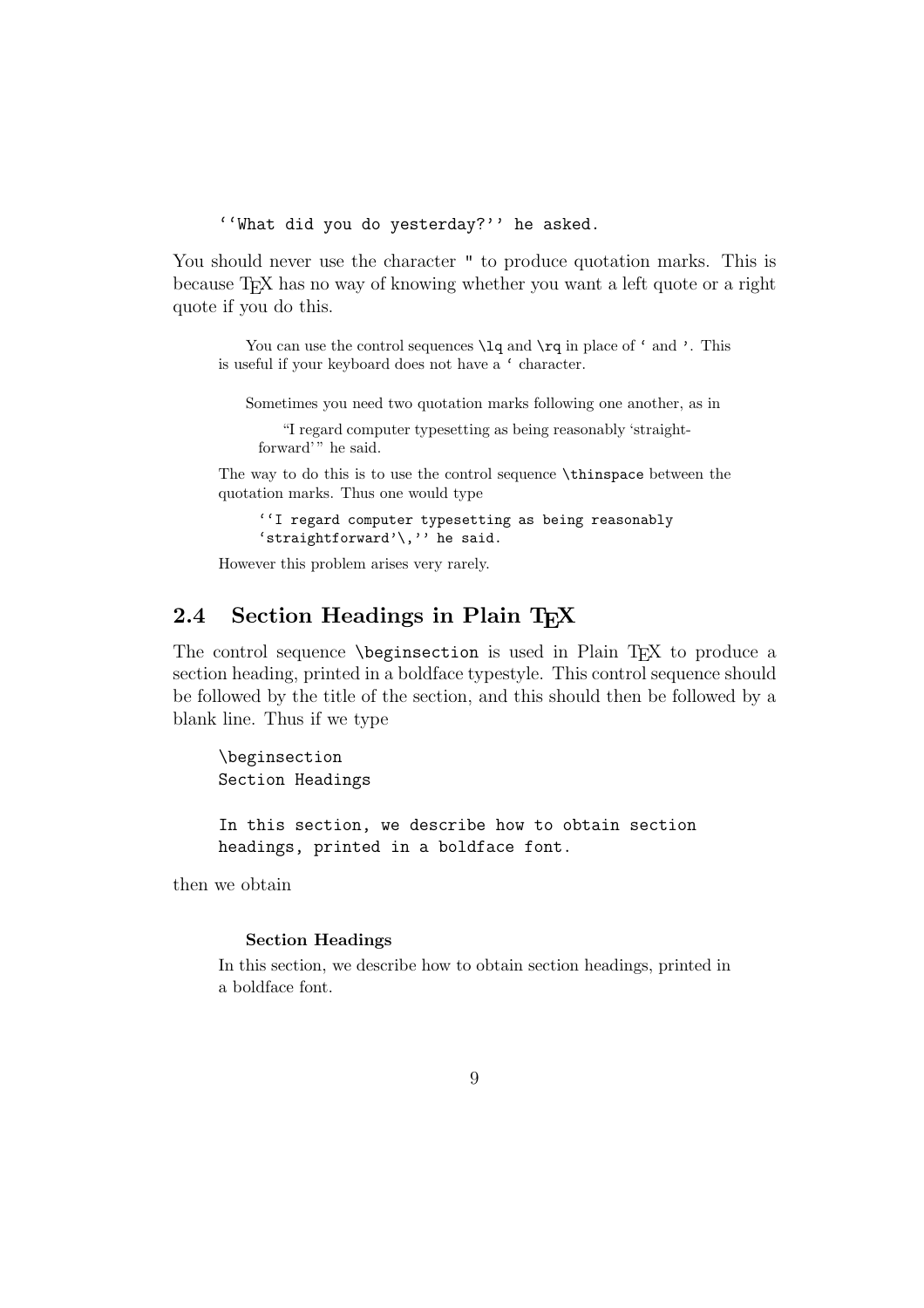#### **2.5 Dashes**

TEX allows you to produce dashes of various length. Typing - by itself produces a hyphen, as in 'double-quote'. Typing -- produces a dash suitable for denoting a range of numbers, as in the phrase 'on pages 155–159', produced by typing

on pages 155--159.

Finally, typing --- produces a punctuation dash—this is a dash such as the one in this sentence.

#### **2.6 Changing Fonts**

Fonts are changed using the control sequences  $\rm \Im$ ,  $\rm \Im$ ,  $\rm \Im$ ,  $\rm \Im$ ,  $\rm \Im$ ,  $\rm \Im$ ,  $\rm \Im$ ,  $\rm \Im$ ,  $\rm \Im$ ,  $\rm \Im$ ,  $\rm \Im$ ,  $\rm \Im$ ,  $\rm \Im$ ,  $\rm \Im$ ,  $\rm \Im$ ,  $\rm \Im$ ,  $\rm \Im$ ,  $\rm \Im$ ,  $\rm \Im$ ,  $\rm \Im$ ,  $\rm \Im$ ,  $\rm \Im$ ,

| \rm changes to the normal "roman" font: Roman |                 |
|-----------------------------------------------|-----------------|
| \sl changes to a slanted roman font:          | Slanted         |
| \ <i>it</i> changes to an italic font:        | Italic          |
| \tt changes to an "typewriter" font:          | Typewriter      |
| \bit changes to a boldface font:              | <b>Boldface</b> |

It is best to use the special characters { and } when changing fonts. One encloses the text whose font is to be changed within these curly brackets and places the font-changing control sequence immediately after the opening bracket {. Thus the text

In this sentence we have italicized a few words, set others in *slanting type* or **boldface type**, and typeset others using a 'typewriter' font in which all the letters have a fixed width.

is produced by typing

In this sentence we have  $\{\it it\ italicized\}/\}$  a few words, set others in  ${\s1}$  slanting type $\prime$  or  ${\b1}$  boldface type}, and typeset others using a {\tt 'typewriter' font in which all the letters have a fixed width}.

The control sequence  $\setminus$  produces the so-called *italic correction*. The use of this is recommended when changing back from an italic or *slanted* font into a roman or **boldface** font, in order to produce extra space to compensate for the way in which some italic and *slanted* letters lean into the following blank space. However this italic correction should not be used before a comma or a full stop.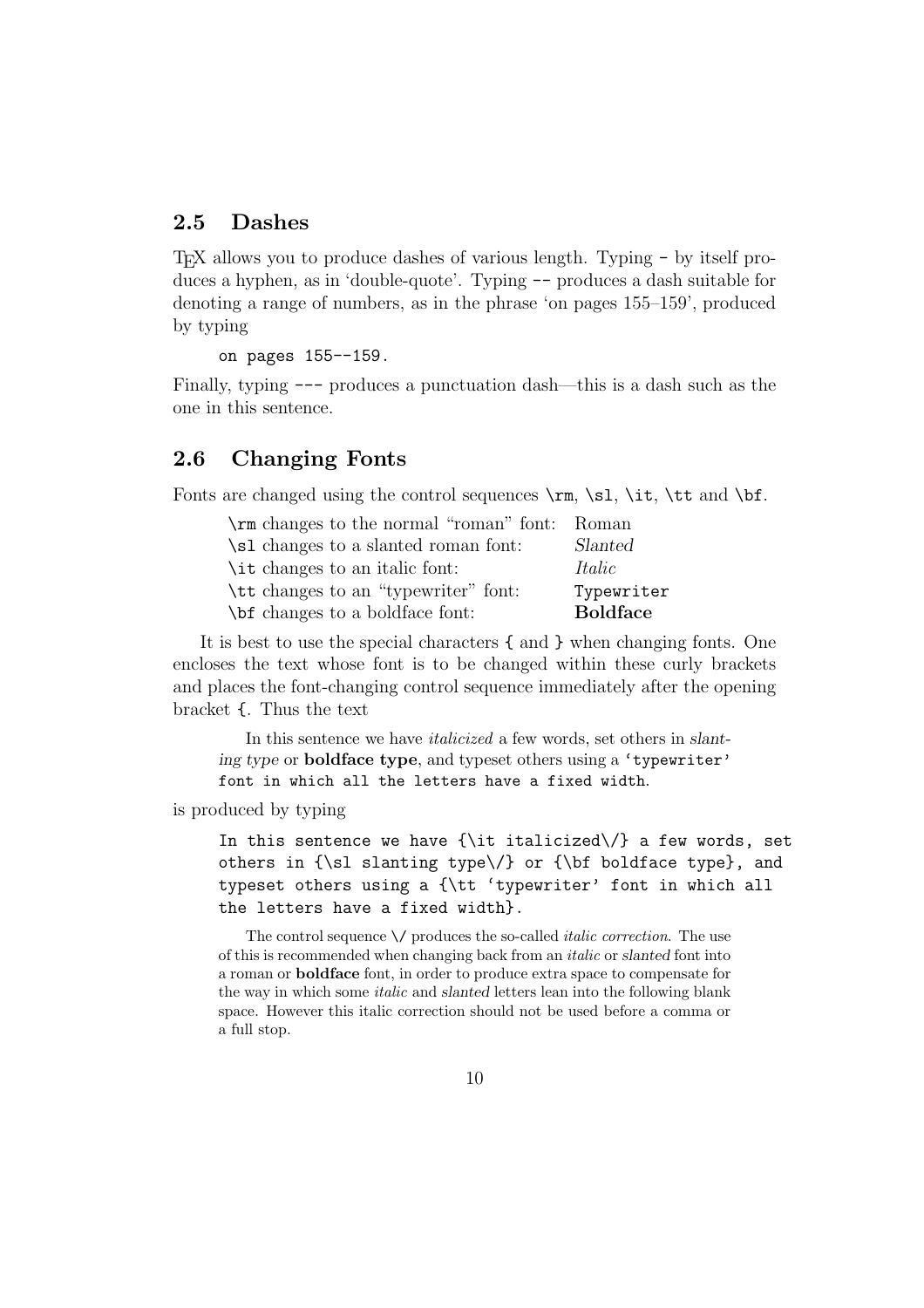#### **2.7 Accents and other Symbols used in Text**

There are a variety of control sequences for producing accents. For example, the control sequence  $\setminus$ '{o} produces an acute accent on the letter o. Thus typing

Se $\langle$ '{a}n  $\langle$ '{0} Cinn $\langle$ '{e}ide.

produces

Seán Ó Cinnéide.

Similarly we use the control sequence  $\setminus$  to produce the grave accent in 'algèbre' and we use  $\Upsilon$  to produce the umlaut in 'Universität'. A list of the accents provided by TEX is given in Appendix A.

The control sequences  $\iota$  and  $\iota$  produce dotless i and j. These are required when placing an accent on the letter. Thus  $\bar{I}$  is produced by typing  $\setminus$ ={\i}. There are also control sequences for ligatures and other special symbols used within text. These are listed in Appendix A.

#### **2.8 Special Characters**

The characters

#\$%&\^\_{}~

have special purposes within T<sub>E</sub>X. Thus they cannot be produced in the final document simply by typing them directly. On the rare occasions when one needs to use the special characters

#  $% &$  { }

in the final document, they can be produced by typing the control sequences

\# \\$ \% \& \\_ \{ \}

respectively. However, somewhat more ingenuity is required to produce  $\setminus$ ,  $\hat{\ }$ and  $\tilde{\phantom{a}}$ .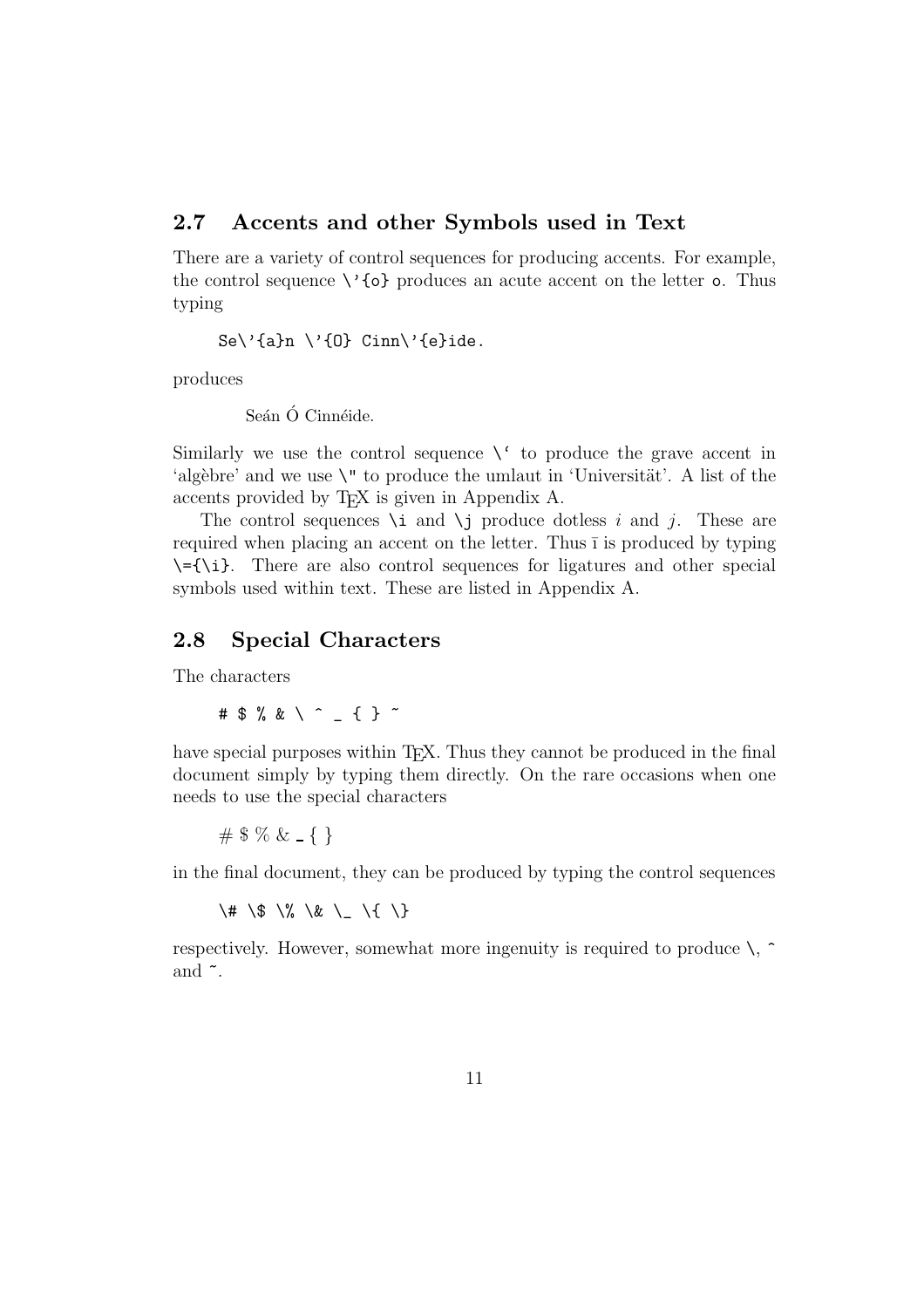### **3** Mathematical Formulae using Plain TFX

#### **3.1 Mathematics Mode**

In order to obtain a mathematical formula using  $T_F X$ , one must enter mathematics mode before the formula and leave it afterwards. Mathematical formulae can occur either embedded in text or else displayed on a separate line. When a formula occurs within the text of a paragraph one should place a  $\$ sign before and after the formula, in order to enter and leave mathematics mode. Thus to obtain a sentence like

Let f be the function defined by  $f(x)=3x + 7$ , and let a be a positive real number.

one should type

Let \$f\$ be the function defined by 
$$
f(x) = 3x + 7\
$$
, and let \$a\$ be a positive real number.

In particular, note that even mathematical expressions consisting of a single character, like f and a in the example above, are placed within  $\frac{1}{2}$  signs. This is to ensure that they are set in italic type, as is customary in mathematical typesetting.

In order to obtain an mathematical formula or equation which is displayed on a line by itself, one places \$\$ before and after the formula. Thus to obtain

The product of two first degree polynomials is a quadratic polynomial. For example, if  $f(x)=3x + 7$  and  $g(x) = x + 4$  then

 $f(x)g(x)=3x^2 + 19x + 28.$ 

The converse does not hold for polynomials over the field of real numbers. However if we consider polynomials over the complex field then every polynomial factorizes as a product of first degree polynomials, by the Fundamental Theorem of Algebra.

one would type

The product of two first degree polynomials is a quadratic polynomial. For example, if  $f(x) = 3x + 7$  and  $f(x) = x + 4$ then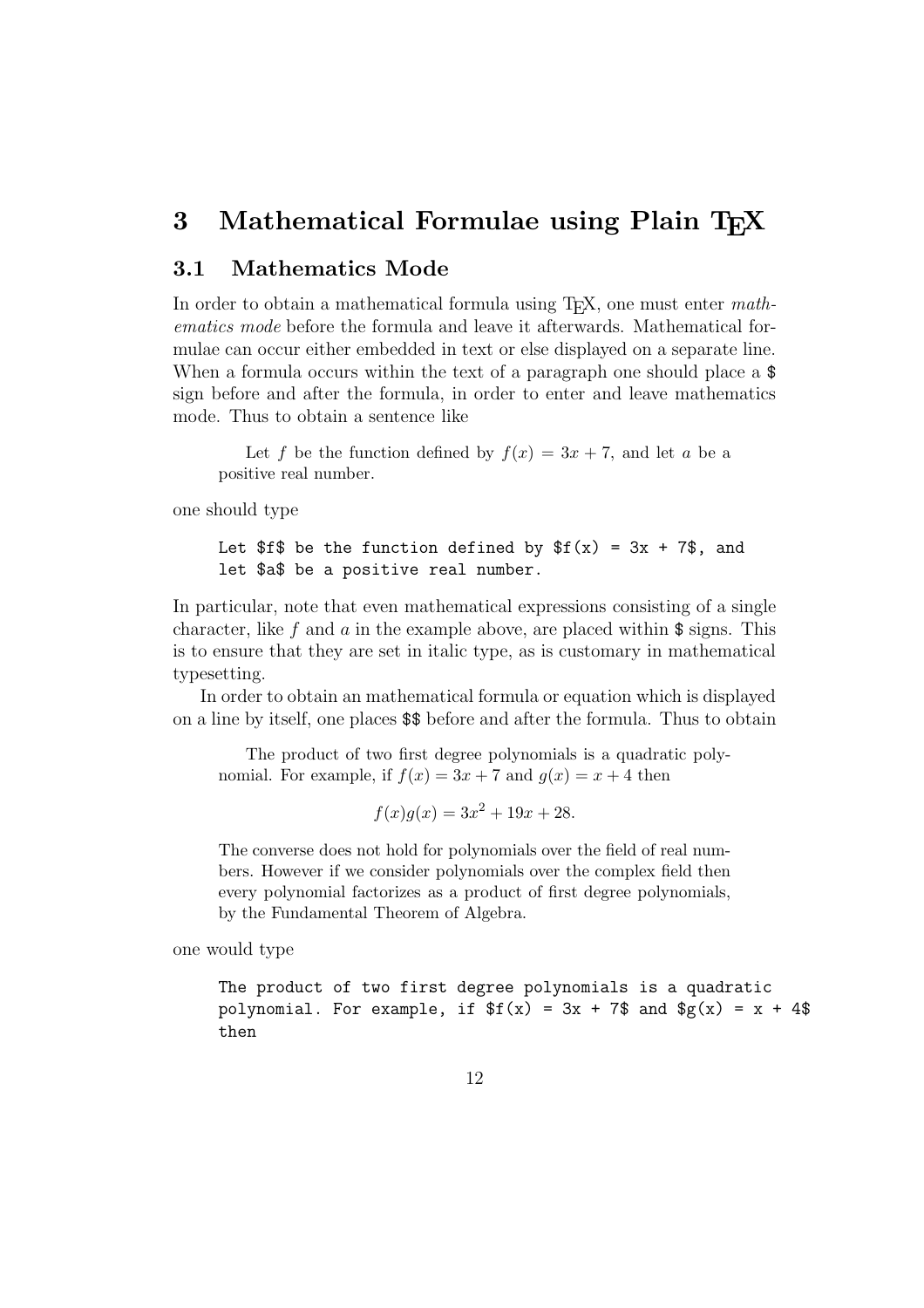$$f(x)g(x) = 3x^2 + 19x + 28.$ The converse does not hold for polynomials over the field of real numbers. However if we consider polynomials over the complex field then every polynomial factorizes as a product of first degree polynomials, by the Fundamental Theorem of Algebra.

Numbered equations are produced using the control sequence \eqno. For example, if we type

$$
$f(x)g(x) = 3x^2 + 19x + 28.\eqno(15) $
$$

we obtain

$$
f(x)g(x) = 3x^2 + 19x + 28.
$$
 (15)

We obtain displayed equations with numbers on the left hand side by using \leqno in place of \eqno. Thus if we type

 $$f(x)g(x) = 3x^2 + 19x +28.\leq(15)$ 

we obtain

(15) 
$$
f(x)g(x) = 3x^2 + 19x + 28.
$$

#### **3.2 Characters in Mathematics Mode**

All the characters on the keyboard have their standard meaning in mathematics mode, with the exception of the characters

#\$%&~\_^\{}'

Letters are set in italic type. In mathematics mode the character  $'$  has a special meaning: typing  $f' + g'$  is produces  $f' + g''$ . When in mathematics mode the spaces you type between letters and other symbols do not affect the spacing of the final result, since TEX determines the spacing of characters in formulae by its own internal rules. Thus  $x \left( y + z \right)$  and  $x(y+z)$ both produce  $x(y + z)$ . You can also type carriage returns where necessary in your input file (e.g., if you are typing in a complicated formula with many Greek characters and funny symbols) and this will have no effect on the final result if you are in mathematics mode.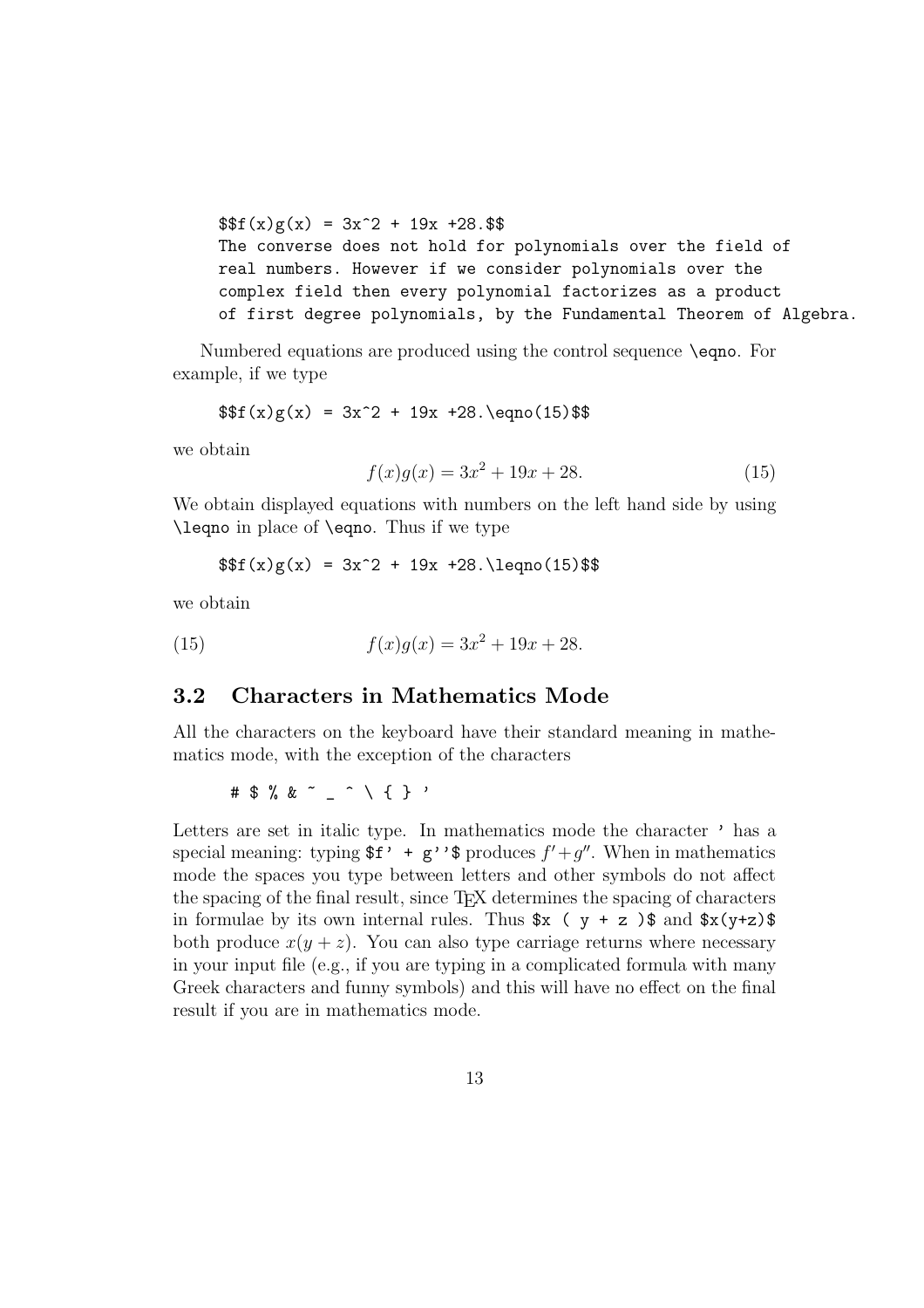To obtain the characters

# \$ % &  $= \{ \}$ 

in mathematics mode, one should type

 $\lambda$   $\#$   $\lambda$   $\$$   $\lambda$   $\&$   $\lambda$   $\lambda$   $\lambda$   $\lambda$  .

To obtain \ in mathematics mode, one may type \backslash.

#### **3.3 Subscripts and Superscripts**

Subscripts and superscripts are obtained using the special characters \_ and  $\hat{i}$  respectively. Thus the expression  $t^3 + x_1^2 - x_2$  is obtained by typing  $t^3 + x_1^2 - x_2$ . When the subscript or superscript consists of more than one character then the characters involved should be enclosed in curly brackets. Thus to obtain the expression  $u_{i,j}^{12}$  one would type  $u_{i,j}^{12}$  is  $i,j$  f12} $\$ .

It is immaterial whether one specifies the subscript before the superscript or vica versa. Thus  $u_1^2$  and  $u_2^2$  and  $u_1^2$ , both produce  $u_1^2$ . However T<sub>E</sub>X does not like it if you type \$s\_n\_j\$ since this could be interpreted either as  $s_{nj}$  or as  $s_{n_j}$ . The first of these alternatives is obtained by typing  $s_{1}$  i j}\$, the second by typing  $s_{s_{n-1}}$ }\$. A similar remark applies to superscripts. Incidentally, the second alternative illustrates the fact that one can obtain subscripts (or superscripts) on subscripts (or superscripts). However one should not go beyond this to try to obtain triple subscripts.

It is sometimes necessary to obtain expressions such as  $R_i^j{}_{kl}$  in which the exact positioning of the subscripts and superscripts is important (e.g., in papers on general relativity and tensor analysis). The way this is done is to include the 'empty group' {} at the appropriate places to enable the superscripts and subscripts to be aligned correctly. Thus to obtain  $R_i^j{}_{kl}$  one would type  $R_i^{j^*}$  (kl}\$.

#### **3.4 Greek Letters**

Greek letters are produced in mathematics mode by preceding the name of the letter by a backslash  $\setminus$ . Thus the Greek letters alpha  $(\alpha)$ , pi  $(\pi)$  and chi  $(\chi)$  are obtained by typing **\alpha,\pi** and **\chi** respectively. Thus the sentence

The area A of a circle of radius r is given by the formula  $A = \pi r^2$ .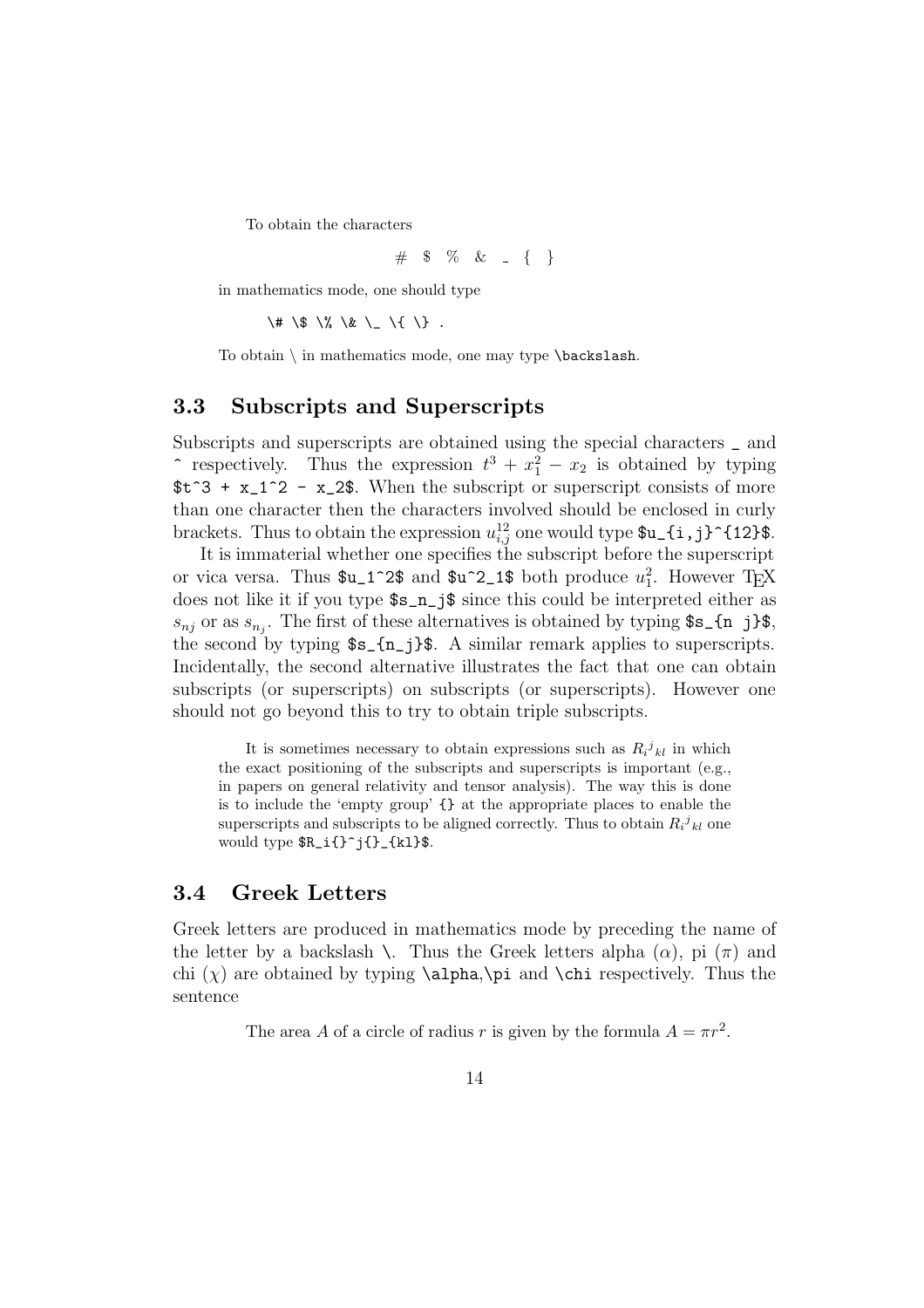is obtained by typing

```
The area~$A$ of a circle of radius~$r$ is given by the
formula A = \pi^2.
```
Upper case Greek letters are obtained by making the first character of the name upper case. Thus  $\Gamma, \Phi$  and  $\Lambda$  are obtained by typing **\Gamma**, **\Phi** and \Lambda.

There is no special command for omicron: just use o.

Some Greek letters occur in variant forms. The variant forms are obtained by preceding the name of the Greek letter by 'var'. The following table lists the usual form of these letters and the variant forms:-

| $\epsilon$ | \epsilon | $\varepsilon$ | \varepsilon |
|------------|----------|---------------|-------------|
| $\theta$   | \theta   | 14            | \vartheta   |
| $\pi$      | \pi      | $\varpi$      | \varpi      |
| $\rho$     | \rho     | 0             | \varrho     |
| $\sigma$   | \sigma   |               | \varsigma   |
|            | \phi     |               | \varphi     |

#### **3.5 Mathematical Symbols**

There are numerous mathematical symbols that can be used in mathematics mode. These are obtained by typing an appropriate control sequence. These are listed in Appendix B. For example  $\neq$ ,  $\leq$  and  $\geq$  produce  $\neq$ ,  $\leq$ and > respectively,  $\infty$ ,  $\times \infty$ ,  $\times \infty$  and  $\div \to \infty$  and ÷, both \to and \rightarrow produce →, \in produces ∈, \cup, \cap, \setminus and \subset produce ∪,∩, \ and ⊂ respectively. The list seems endless.

#### **3.6 Changing Fonts in Mathematics Mode**

One can change fonts in mathematics mode in exactly the same way as when typesetting ordinary text. For instance \rm changes to the roman font, \bf changes to the **boldface** font and \mit changes to the math italic font. The *math italic* font is automatically used in mathematics mode unless you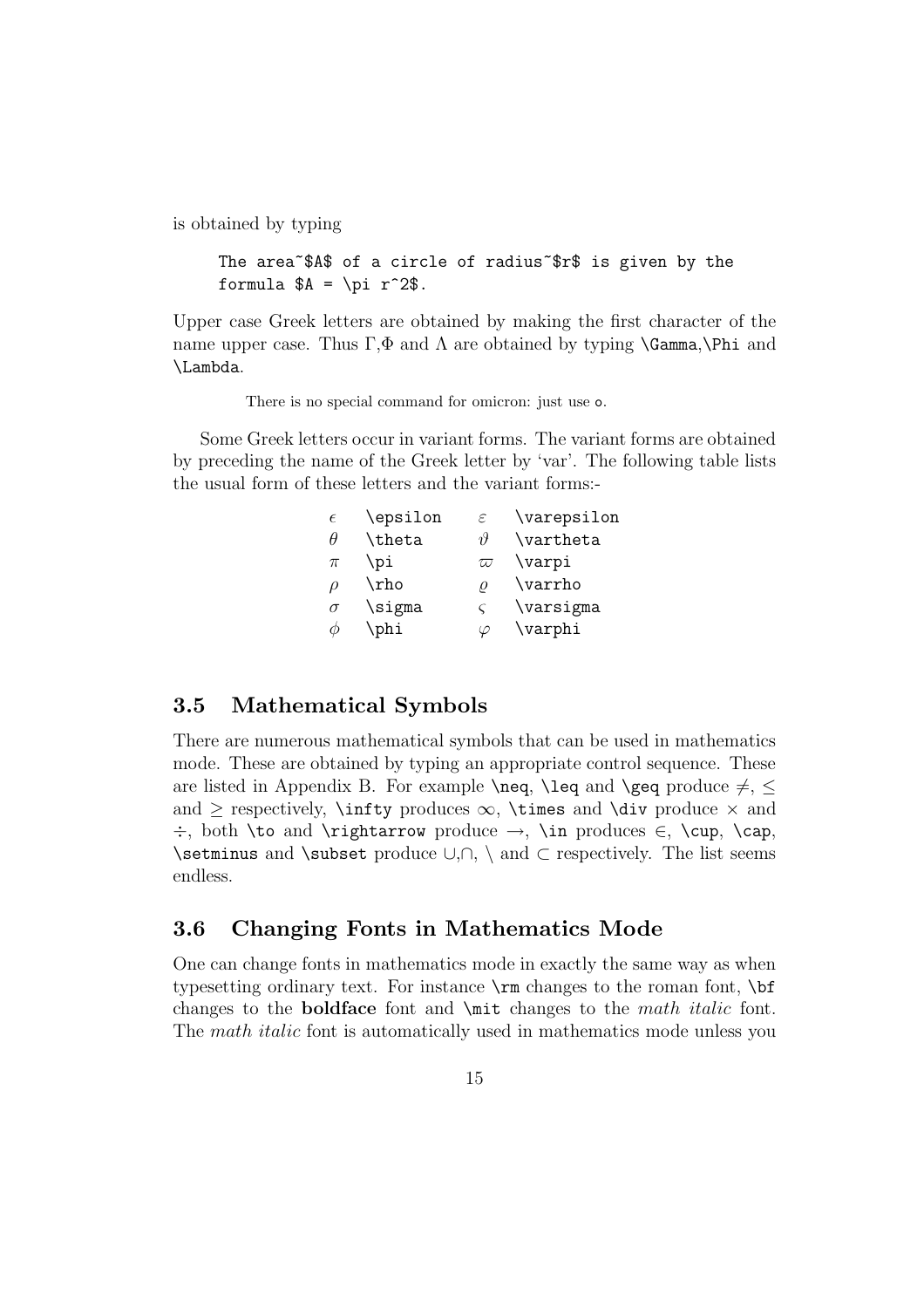explicitly change the font. In addition there is a 'calligraphic' font which is obtained using the control sequence  $\setminus$  cal. This font can only be used for uppercase letters. These calligraphic letters have the form

#### ABCDEFGHIJ KLMN OPQRST UVWX YZ.

The following example shows how fonts are changed in an example involving mathematics. To obtain

Let **u**,**v** and **w** be three vectors in  $\mathbb{R}^3$ . The volume V of the parallelepiped with corners at the points  $0, u, v, w, u + v, u + w, v + w$ and  $\mathbf{u} + \mathbf{v} + \mathbf{w}$  is given by the formula

$$
V = (\mathbf{u} \times \mathbf{v}).\mathbf{w}.
$$

one would type

Let  $\bf b = \frac{\bar{x} - \bar{y}}{1 - \bar{y}}$  and  $\bf b = \bar{y}$  be three vectors in \${\bf R}^3\$. The volume~\$V\$ of the parallelepiped with corners at the points \$\bf 0\$,\$\bf u\$,\$\bf v\$,  $\bf$ bf w\$,\$\bf u+v\$,\$\bf u+w\$,\$\bf v+w\$ and \$\bf u+v+w\$ is given by the formula  $$V = {\bf \u \times v} . $$ 

#### **3.7 Standard Functions and Embedded Text**

The names of certain standard functions and abbreviations are obtained by typing a backlash  $\setminus$  before the name. The complete list in T<sub>E</sub>X is as follows:-

|  | $\arccos \cos \csc \exp \ker$ |                                       | $\limsup$ \min \sinh    |                                 |                |
|--|-------------------------------|---------------------------------------|-------------------------|---------------------------------|----------------|
|  | $\arcsin \cosh \deg \gcd \lg$ |                                       | $\ln \left( \Pr \ \sup$ |                                 |                |
|  |                               | $\arctan \cot \det \hom \lim$         | $\log$                  | $\setminus$ sec $\setminus$ tan |                |
|  |                               | $\arg$ $\coth \dim \inf \liminf \max$ |                         |                                 | $\sin \ \tanh$ |

Names of functions and other abbreviations not in this list can be obtained by converting to the roman font. Thus one obtains  $Aut(V)$  by typing \${\rm Aut}(V)\$.

Note that if one were to type simply  $\texttt{SAut}(V)$  one would obtain  $Aut(V)$ , because T<sub>EX</sub> has treated Aut as the product of three quantities  $A, u$  and t and typeset the formula accordingly.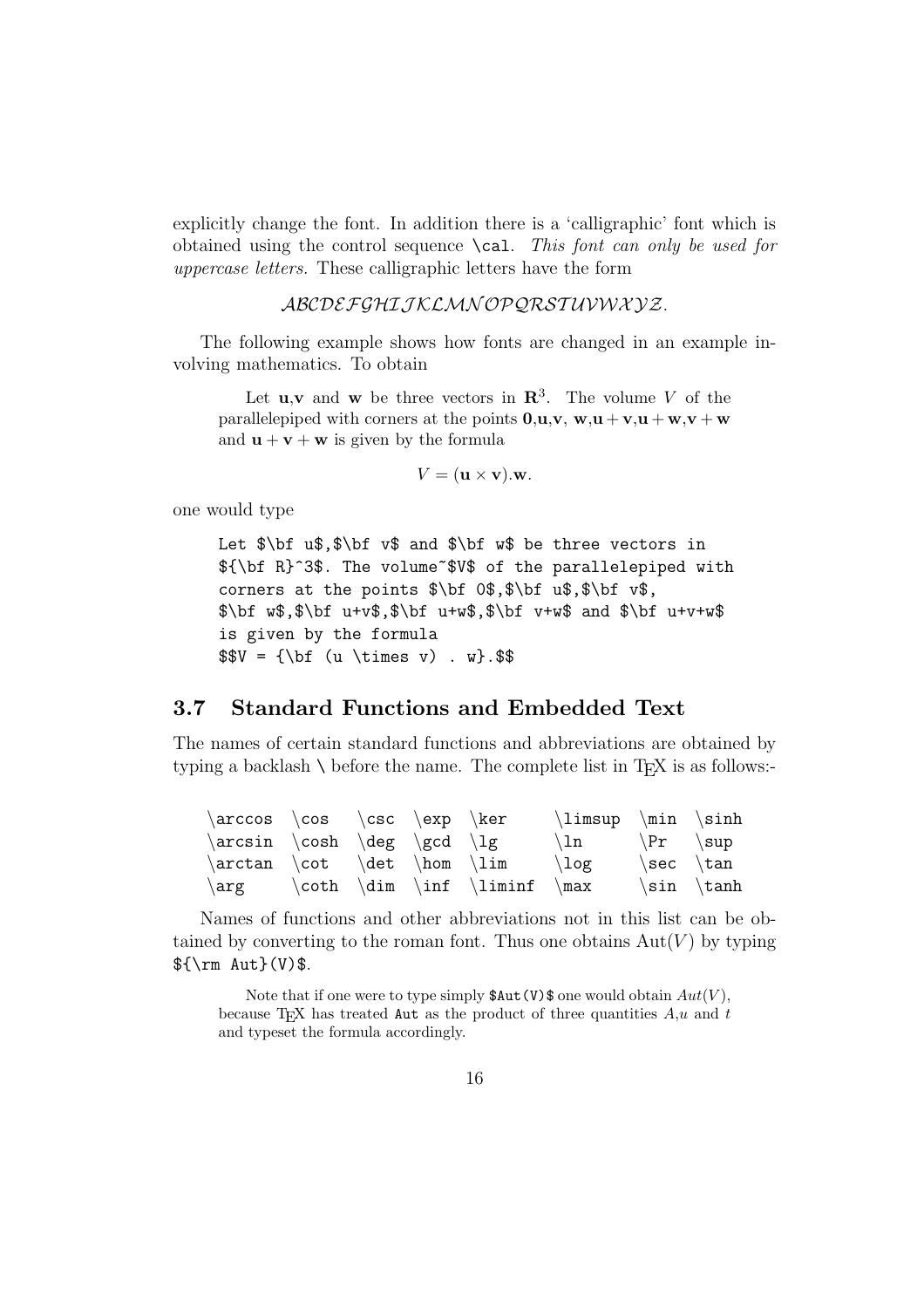The recommended way to obtain ordinary text in displayed mathematical formulae is to use \hbox. Thus one obtains

$$
M^{\perp} = \{ f \in V' : f(m) = 0 \text{ for all } m \in M \}.
$$

by typing

$$
M^{\bot} = \{ f \in V' : f(m) = 0 \hbox{ for all } m \in M \} .
$$

Note the blank spaces before and after the words 'for all' in the above example. Had we typed

$$
\mathcal{M}^{\bot} = \{ f \in V' : f(m) = 0 \hbox{for all} m \in M \}.\
$$

we would have obtained

$$
M^{\perp} = \{ f \in V' : f(m) = 0 \text{for all } m \in M \}.
$$

### **3.8 Fractions,Roots and Ellipsis**

Fractions of the form

$$
\frac{numerator}{denominator}
$$

are obtained in Plain TEX using the construction

{numerator \over denominator}.

For example, to obtain

The function  $f$  is given by

$$
f(x) = 2x + \frac{x - 7}{x^2 + 4}
$$

for all real numbers  $x$ .

one would type

The function \$f\$ is given by  $$f(x) = 2x + {x - 7 \over 0} + 4}$ for all real numbers \$x\$.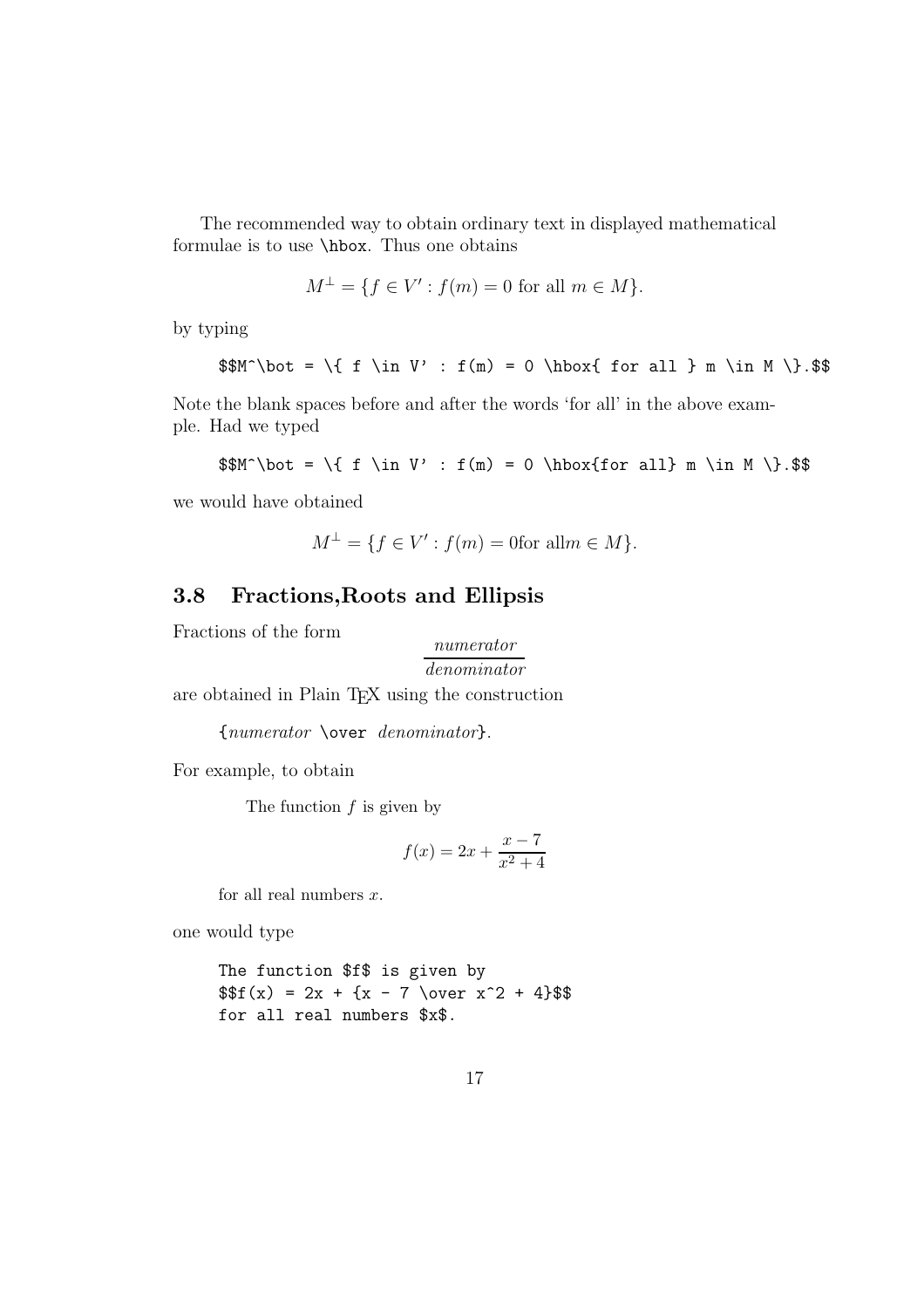To obtain square roots one uses the control sequence \sqrt. For example,  $\sqrt{x^2 + y^2}$  is produced by typing  $\sqrt{x^2 + y^2}$ . To produce roots of higher order in Plain T<sub>E</sub>X one uses the construction

 $\lambda$ root n  $\delta$  expression

to produce  $\sqrt[n]{expression}$ . Thus typing \$\root 3 \of {x + 3y}\$ produces  $\sqrt[3]{x+3y}$ .

Ellipsis (three dots) is produced in mathematics mode using the control sequences **\cdots** and **\ldots**. A low ellipsis, such as  $(x_1, x_2, \ldots, x_n)$ , is produced by typing

 $(x_1, x_2, \ldots, x_n)$ .

A centred ellipsis, such as  $x_1 + x_2 + \cdots + x_n$  is produced by typing

 $x_1 + x_2 + \cdot + x + x_n$ .

#### **3.9 Accents in Mathematics Mode**

The control sequences \underline, \overline, \hat, \check, \tilde, \acute, \grave, \dot, \ddot, \breve, \bar and \vec produce underlining, overlining, and various accents, but only in mathematics mode. For example,  $\tilde{c}$  is produced by  $\tilde{\c}$  is The effect of these accents on the letter a is shown in the table below:

| \$\underline{a}\$                 | $\it a$        |
|-----------------------------------|----------------|
| \$\overline{a}\$                  | $\overline{a}$ |
| $\hat{\alpha}$                    | $\hat{a}$      |
| \$\check{a}\$                     | ă              |
| $\tilde{\mathcal{S}}$             | $\tilde{a}$    |
| $\lambda$ s acute $\{a\}$         | á              |
| $\frac{1}{8}$                     | à              |
| $\dot{\delta}$                    | $\dot{a}$      |
| $\ddot{\text{s}}\ddot{\text{a}}\$ | ä              |
| \$\breve{a}\$                     | ă              |
| $\bar{\text{a}}$                  | $\bar{a}$      |
| $\text{Veca}\$                    | ã              |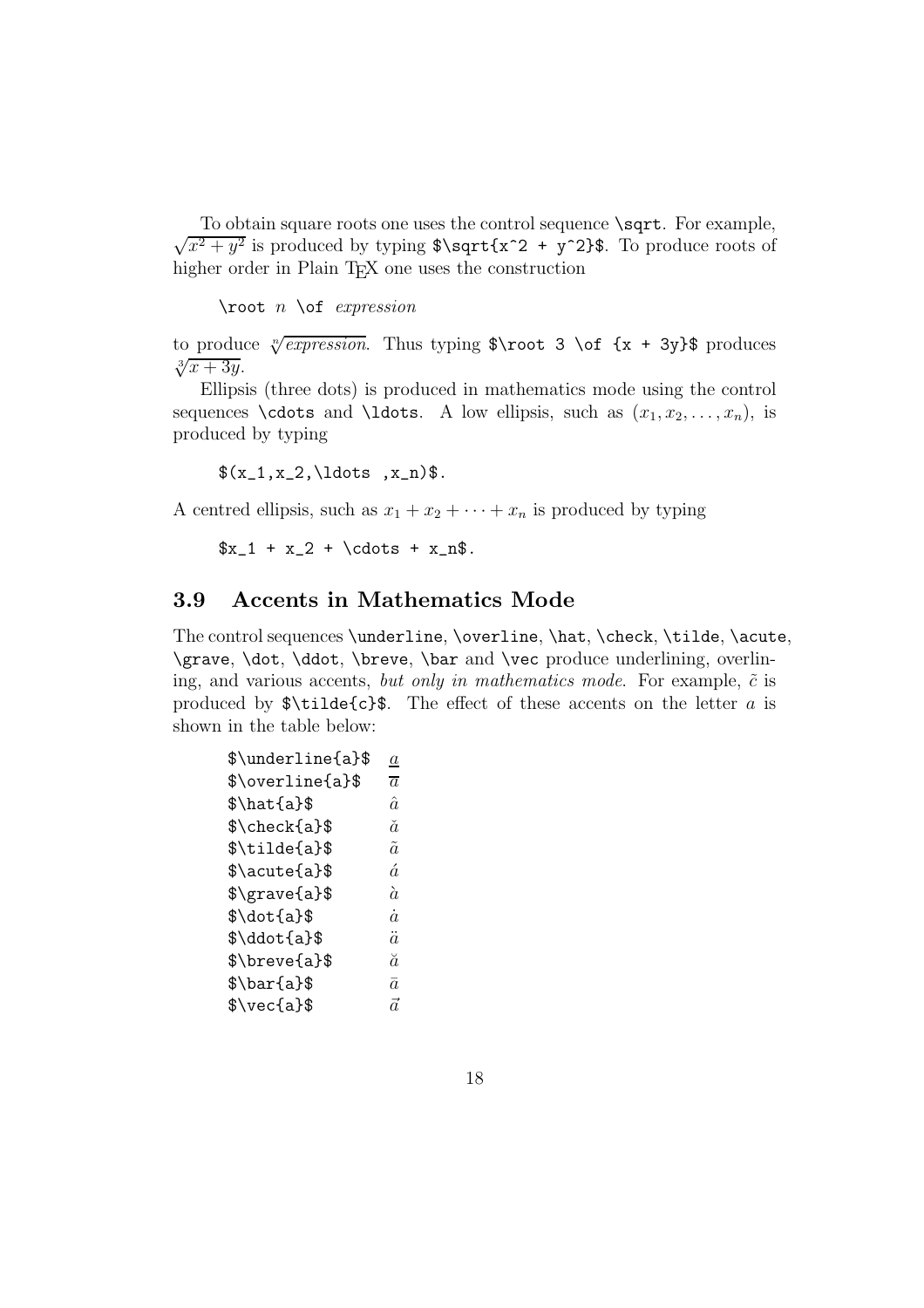You should bear in mind that when a character is underlined in a mathematical manuscript then it is normally typeset in bold face without any underlining. Underlining is used very rarely in print.

The control sequences such as  $\setminus$  and  $\setminus$ ", used to produce accents in ordinary text, may not be used in mathematics mode.

#### **3.10 Brackets and Norms**

The frequently used left delimiters include (, [ and {, which are obtained by typing (, [ and \{ respectively. The corresponding right delimiters are of course),  $\alpha$  and  $\alpha$ , obtained by typing ),  $\alpha$  and  $\alpha$ . In addition  $\alpha$  and  $\alpha$  are used as both left and right delimiters, and are obtained by typing  $|$  and  $\setminus$ respectively. For example, we obtain

Let X be a Banach space and let  $f: B \to \mathbf{R}$  be a bounded linear functional on X. The *norm* of f, denoted by  $||f||$ , is defined by

$$
||f|| = inf{K \in [0, +\infty) : |f(x)| \le K ||x||
$$
 for all  $x \in X}$ .

by typing

Let  $X\$  be a Banach space and let  $f \colon B \to {\bF}$ be a bounded linear functional on \$X\$. The {\it norm} of \$f\$, denoted by \$\|f\|\$, is defined by  $\$\|\{k\in [0,+\infty)\}:$  $|f(x)| \leq K \|x\| \text{ for all } x \in X \}$ .

Larger delimiters are sometimes required which have the appropriate height to match the size of the subformula which they enclose. Consider, for instance, the problem of typesetting the following formula:

$$
f(x, y, z) = 3y^{2}z \left(3 + \frac{7x + 5}{1 + y^{2}}\right).
$$

The way to type the large parentheses is to type **\left(** for the left parenthesis and  $\rightleftharpoons$  for the right parenthesis, and let T<sub>EX</sub> do the rest of the work for you. Thus the above formula was obtained by typing

$$
$f(x,y,z) = 3y^2 z \left( 3 + {7x+5 \over 1 + y^2} \right).
$$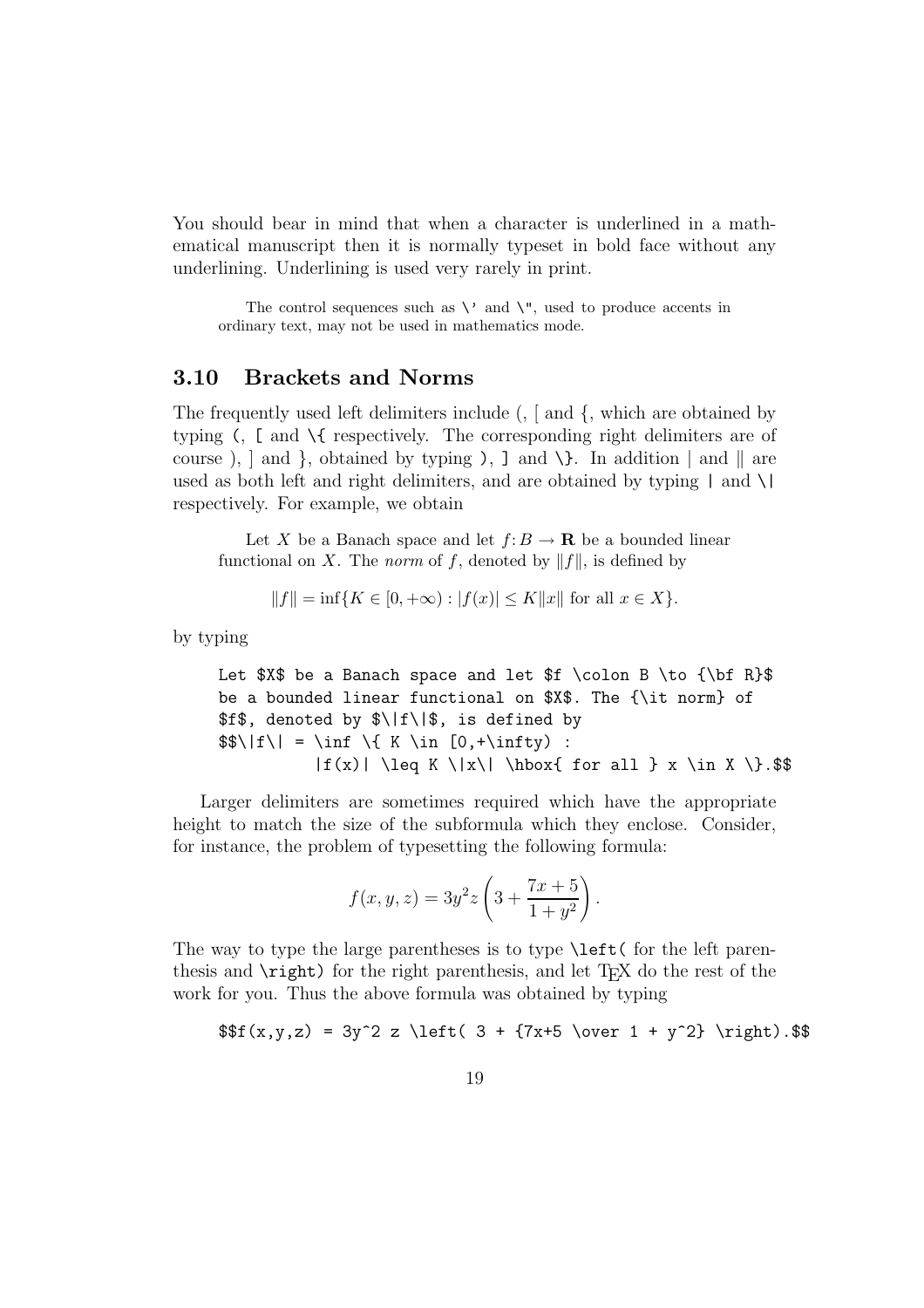If you type a delimiter which is preceded by  $\left| \right|$  then T<sub>EX</sub> will search for a corresponding delimiter preceded by \right and calculate the size of the delimiters required to enclose the intervening subformula. One is allowed to balance a  $\left( \alpha \right)$  with a  $\right)$  (say) if one desires: there is no reason why the enclosing delimiters have to have the same shape. One may also nest pairs of delimiters within one another: by typing

```
\left| 4 x^3 + \left( x + \{42 \over 1+x^4} \right) \right|. \$$
```
we obtain

$$
\left|4x^3 + \left(x + \frac{42}{1+x^4}\right)\right|.
$$

By typing \left. and \right. one obtains null delimiters which are completely invisible. Consider, for example, the problem of typesetting

$$
\left. \frac{du}{dx} \right|_{x=0}
$$

.

We wish to make the vertical bar big enough to match the derivative preceding it. To do this, we suppose that the derivative is enclosed by delimiters, where the left delimiter is invisible and the right delimiter is the vertical line. The invisible delimiter is produced using \left. and thus the whole formula is produced by typing

\$\$\left. {du \over dx} \right|\_{x=0}.\$\$

#### **3.11 Multiline Formulae in Plain TFX**

Consider the problem of typesetting the formula

$$
\cos 2\theta = \cos^2 \theta - \sin^2 \theta
$$

$$
= 2\cos^2 \theta - 1.
$$

It is necessary to ensure that the = signs are aligned with one another. The above example was obtained by typing typing the lines

 $\{\cos 2\theta & = \cos^2 \theta - \sin^2 \theta \cr$  $&= 2 \cos^2 2 \theta - 1.\cr$ \$\$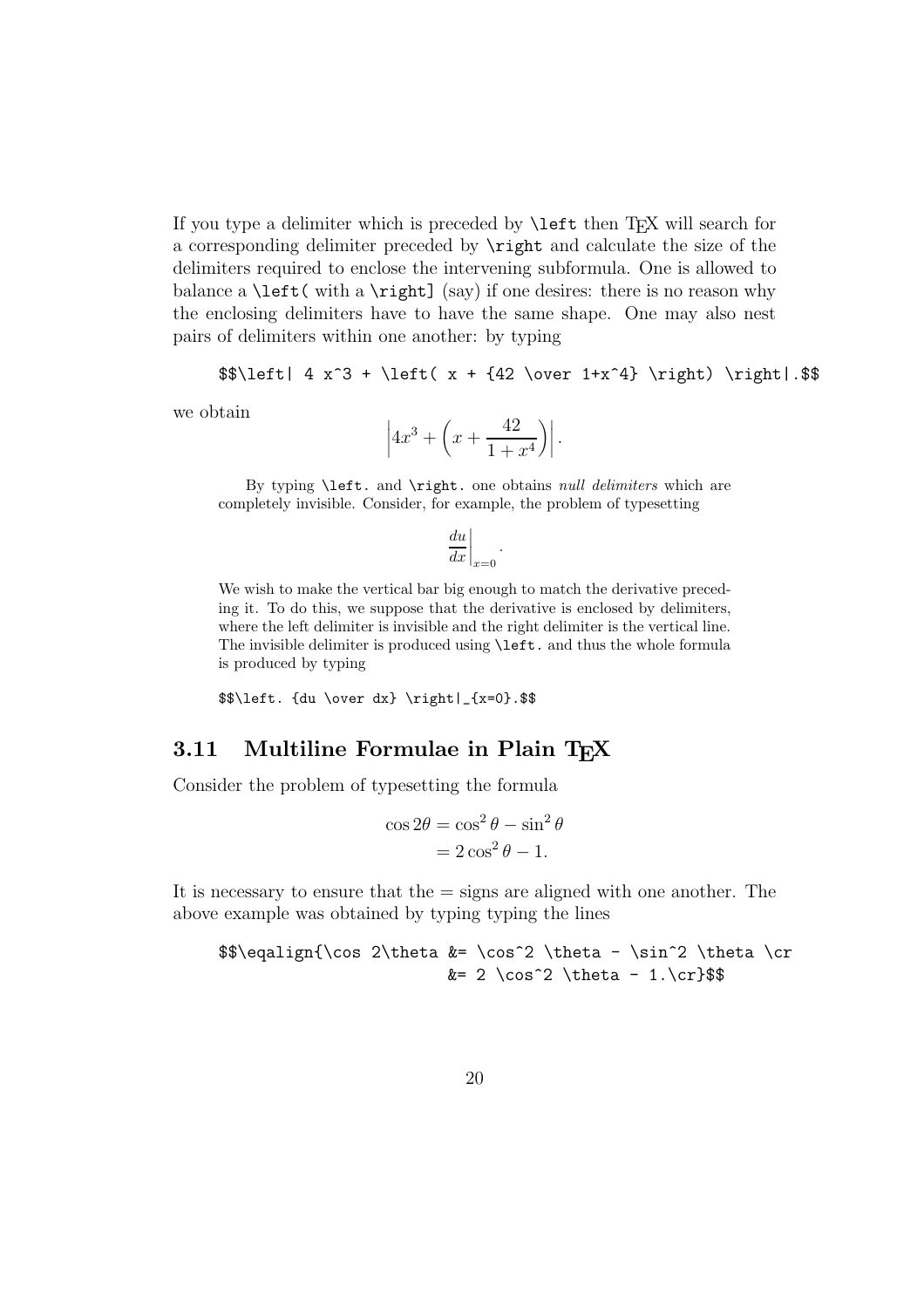Note the use of the special character  $\&$  as an it alignment tab. When the formula is typeset, the part of the second line of the formula beginning with an occurrence of & will be placed immediately beneath that part of the first line of the formula which begins with the corresponding occurrence of &. Also the control sequence  $\csc$  is placed at the end of each line of the formula.

Although we have placed corresponding occurrences of & beneath one another in the above example, it is not necessary to do this in the input file. It was done in the above example merely to improve the appearance (and readability) of the input file. The more complicated example

If 
$$
h \leq \frac{1}{2} |\zeta - z|
$$
 then

$$
|\zeta - z - h| \ge \frac{1}{2}|\zeta - z|
$$

and hence

$$
\left| \frac{1}{\zeta - z - h} - \frac{1}{\zeta - z} \right| = \left| \frac{(\zeta - z) - (\zeta - z - h)}{(\zeta - z - h)(\zeta - z)} \right|
$$

$$
= \left| \frac{h}{(\zeta - z - h)(\zeta - z)} \right|
$$

$$
\leq \frac{2|h|}{|\zeta - z|^2}.
$$

was obtained by typing

If  $h \leq \{1 \over 2\} \leq -z\$  then  $$| \zeta - z - h| \geq {1 \over 2} | \zeta - z|$ and hence \$\$\eqalign{ \left|  $\{1 \over \zeta - z - h\} - \{1 \over \zeta - z\} \right|$  $& = \left| \text{left} \right|$  ${(\zeta - z) - (\zeta - z - h) \over (\zeta - z - h)(\zeta - z)}$  $\right| \operatorname{cr} \& =$ \left| {h \over  $(\zeta - z - h)(\zeta - z)$  \right| \cr & \leq  $\{2 |h| \over |\text{2} - z|^2\}.\text{sr}$ 

Numbered multiline formulae are produced using the control sequence \eqalignno. This works exactly like \eqalign, but on each line for which you want an equation number you insert '&equation number' immediately before the  $\csc$ . Thus typing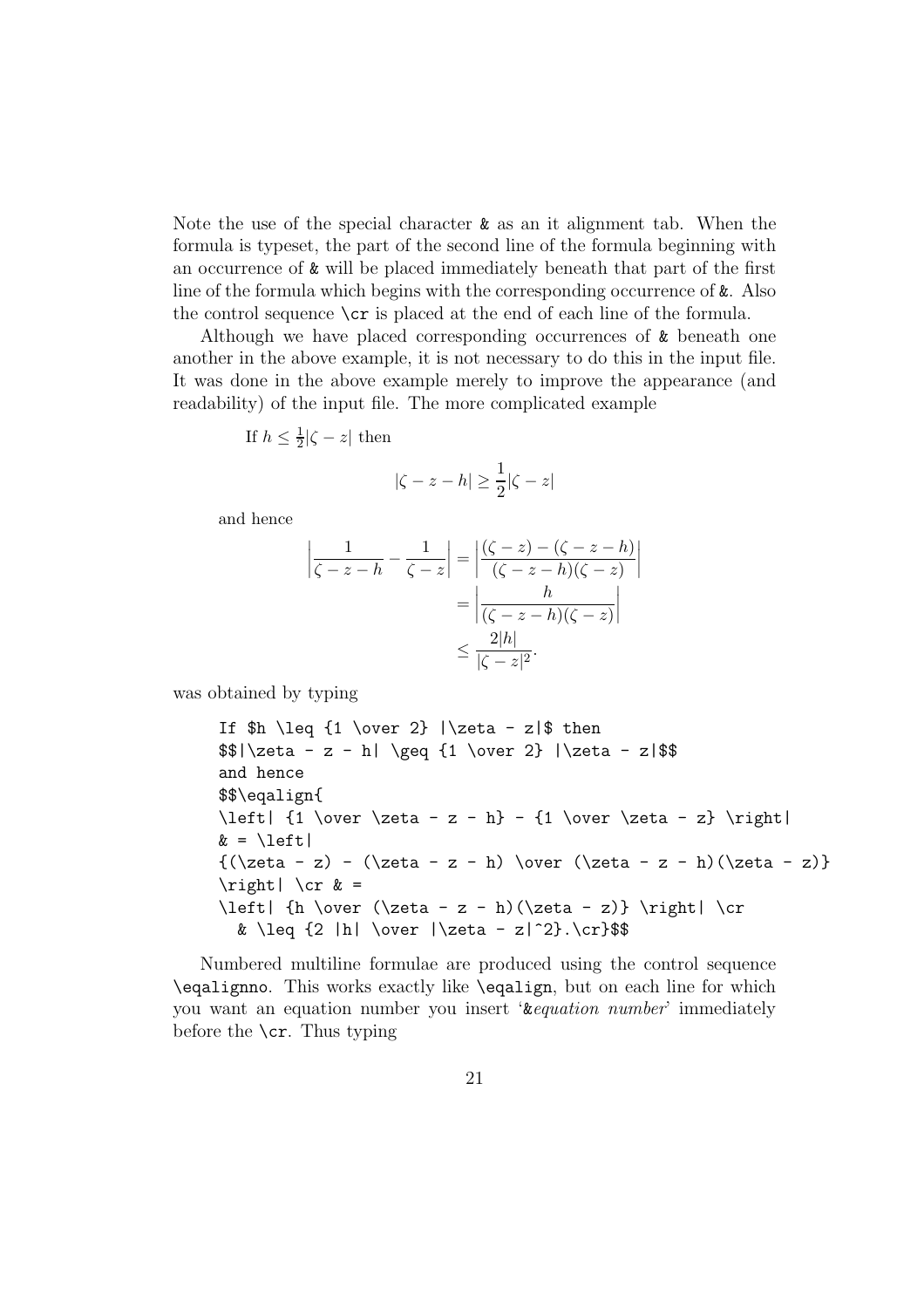```
\{\sin 2\theta & = 2\sin \theta \cos \theta, \& (6)\cr\cos 2\theta & = \cos^2 \theta - \sin^2 \theta \c&= 2 \cos^2 \theta - 1. \&(7)\cr
```
produces

$$
\sin 2\theta = 2\sin \theta \cos \theta, \tag{6}
$$

$$
\cos 2\theta = \cos^2 \theta - \sin^2 \theta
$$
  
=  $2 \cos^2 \theta - 1$ . (7)

It is occasionally necessary to produce formulae such as

$$
|x| = \begin{cases} x & \text{if } x \ge 0; \\ -x & \text{if } x < 0. \end{cases}
$$

We use the control sequence \cases. The above formula is obtained by typing

```
$|x| = \cases{ x &if $x \geq 0; \cr
              -x &if x < 0$.\cr}$$
```
Note the use of the alignment tab &. Also note that the expression to the left of the alignment tab  $\&$  is a mathematical expression, processed in mathematics mode, whereas the expression to the right of the alignment tab  $\&$  is treated as ordinary text. Thus one must place \$ before and after any mathematical expression occurring to the right of the alignment tab &. Note also the use of  $\csc$  at the end of each line on the right hand side of the equation.

#### **3.12 Matrices and other arrays in Plain TEX**

Matrices and other arrays are produced in Plain T<sub>EX</sub> using the control sequences \matrix and \pmatrix. For example, suppose that we wish to typeset the following passage:

The *characteristic polynomial*  $\chi(\lambda)$  of the  $3 \times 3$  matrix

$$
\begin{pmatrix} a & b & c \\ d & e & f \\ g & h & i \end{pmatrix}
$$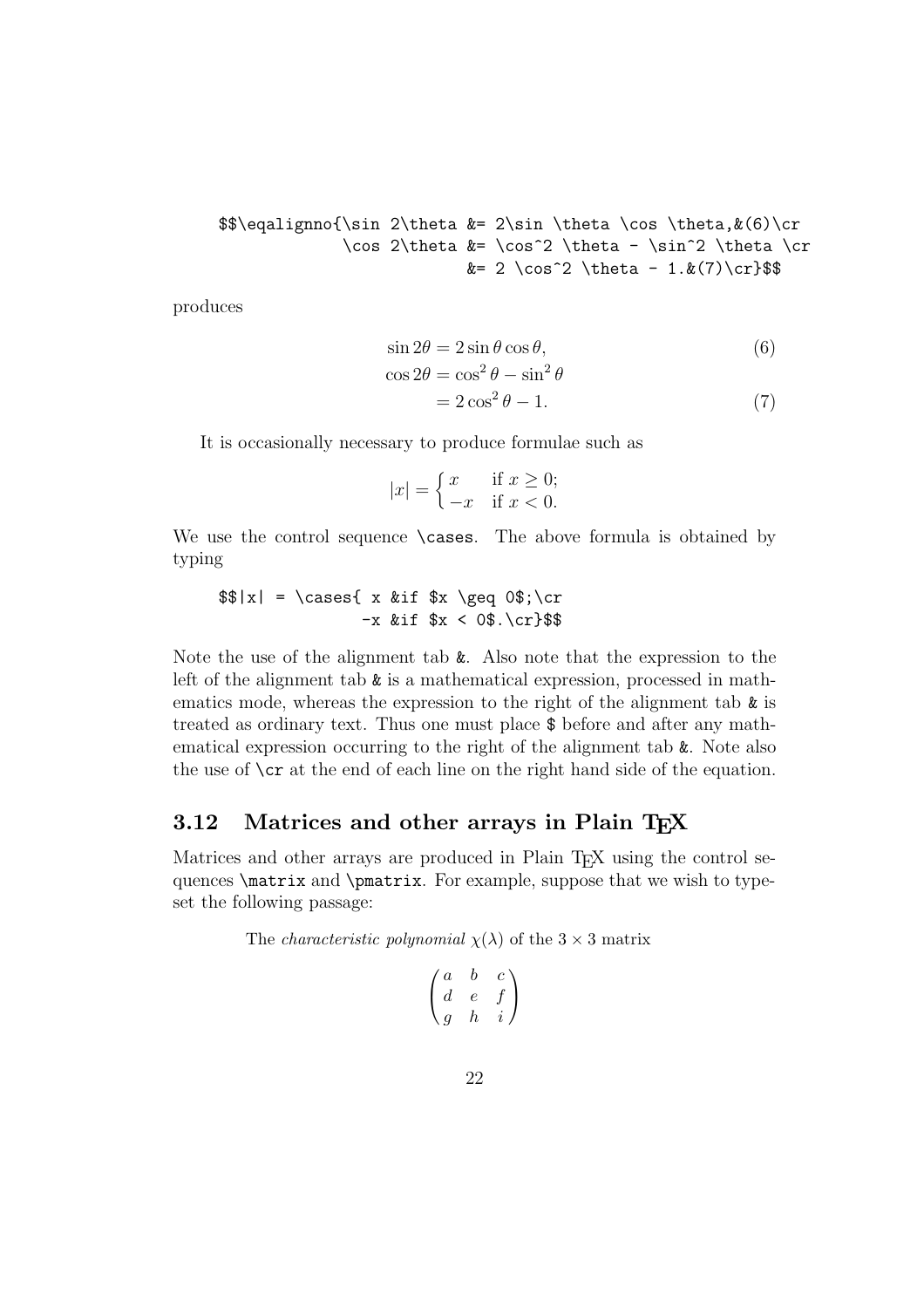is given by the formula

$$
\chi(\lambda) = \begin{vmatrix}\lambda - a & -b & -c \\
-d & \lambda - e & -f \\
-g & -h & \lambda - i\n\end{vmatrix}.
$$

This passage is produced by the following input:

```
The {\it characteristic polynomial} $\chi(\lambda)$ of the
$3 \times 3$~matrix
$$\left( \matrix{ a & b & c \cr
                   d & e & f \cr
                   g & h & i \cr} \right)$$
is given by the formula
\{\theta\} = \left| \mathrm{matrix}\right\}\lambda - a & -b & -c \cr-d & \lambda \lambda - e & -f \cr
  -g & -h & \lambda - i \cr} \right|.$$
```
First of all, note the use of **\left** and **\right** to produce the large delimiters around the arrays. As we have already seen, if we use

\left( ... \right)

then the size of the parentheses is chosen to match the subformula that they enclose. Next note the use of the alignment tab character  $\&$  to separate the entries of the matrix and the use of  $\c{c}$  at the end of each row of the matrix, exactly as in the construction of multiline formulae described above.

Since matrices delimited by parentheses are common, Plain T<sub>EX</sub> provides the control sequence \pmatrix to construct them. Thus

$$
\begin{pmatrix}\n\lambda - a & -b & -c \\
-d & \lambda - e & -f \\
-g & -h & \lambda - i\n\end{pmatrix}.
$$

may be obtained by typing

```
\$\\pm\ix{\lambda - a & -b & -c \cr-d & \Lambda \lambda - e & -f \cr
-g & -h & \lambda ambda - i \cr}.$$
```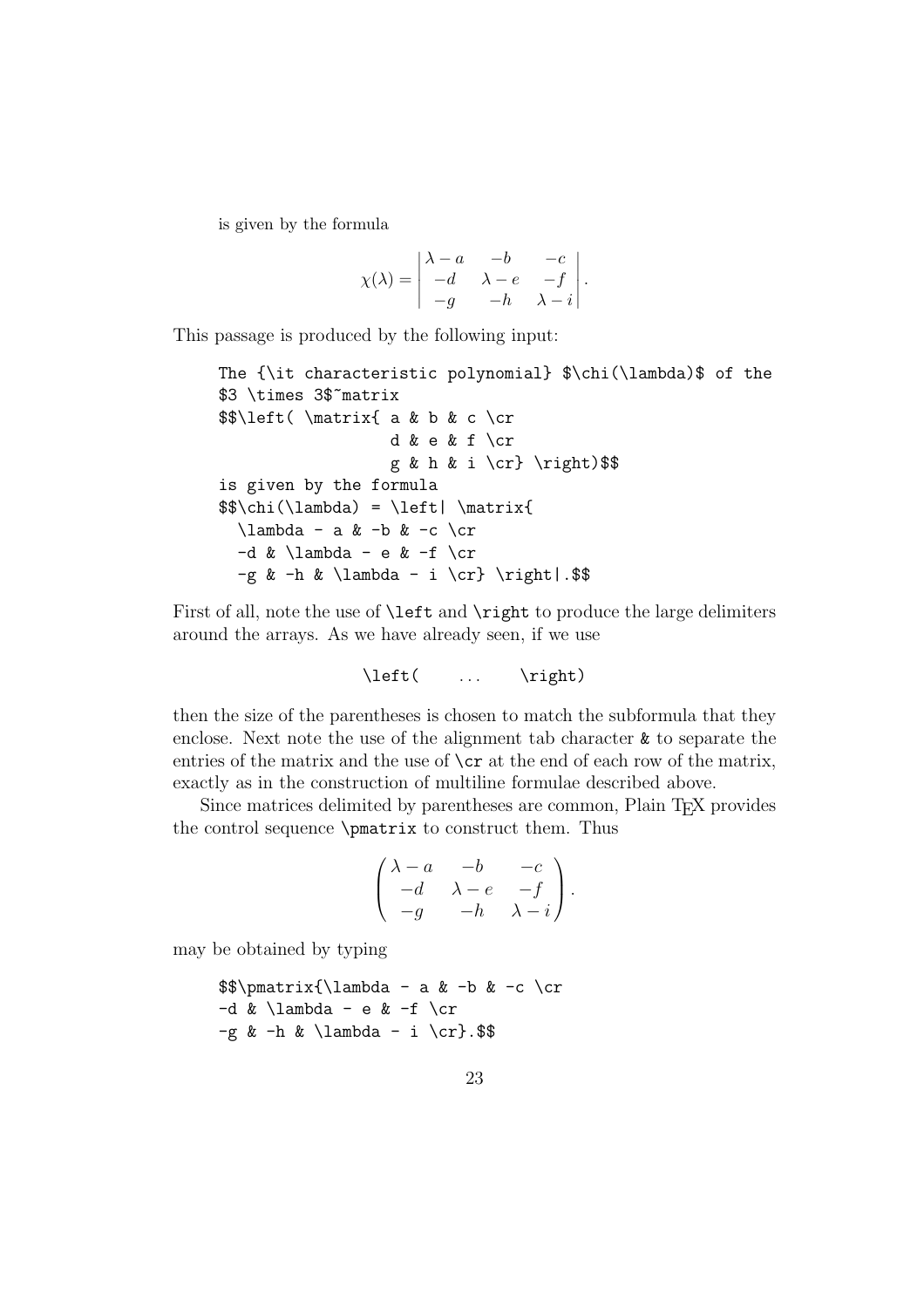Note that \pmatrix behaves exactly like \matrix, except that there is no need to use \left( and \right) to produce the parentheses around the matrix, since these are automatically produced by \pmatrix.

More complicated arrays can be produced in Plain T<sub>EX</sub> with comparative ease using  $\hbar$  (see Chapter 22 of the T<sub>E</sub>Xbook).

#### **3.13 Derivatives, Limits, Sums and Integrals**

The expressions

$$
\frac{du}{dt} \text{ and } \frac{d^2u}{dx^2}
$$

are obtained by typing  $\{du \over dt\}$  and  $\{d^2 u \over dx^2\}$  respectively. The mathematical symbol  $\partial$  is produced using \partial. Thus to obtain partial derivatives such as

$$
\frac{\partial u}{\partial t}
$$
 and  $\frac{\partial^2 u}{\partial x^2}$ 

one types {\partial u \over \partial t} and {\partial^2 u \over \partial x^2} respectively.

To obtain mathematical expressions such as

$$
\lim_{x \to +\infty}, \ \inf_{x > s} \text{ and } \sup_{K}
$$

in displayed equations we type  $\lim_{x \to \infty}$ ,  $\inf_{x > s}$  and \sup\_K respectively. Thus to obtain

$$
\lim_{x \to 0} \frac{3x^2 + 7}{x^2 + 1} = 3.
$$

we type

$$
\frac{x \to 0} {3x^2 +7x^3 \over x^2 +5x^4} = 3.$$
$$

To obtain a summation sign such as

$$
\sum_{i=1}^{2n}
$$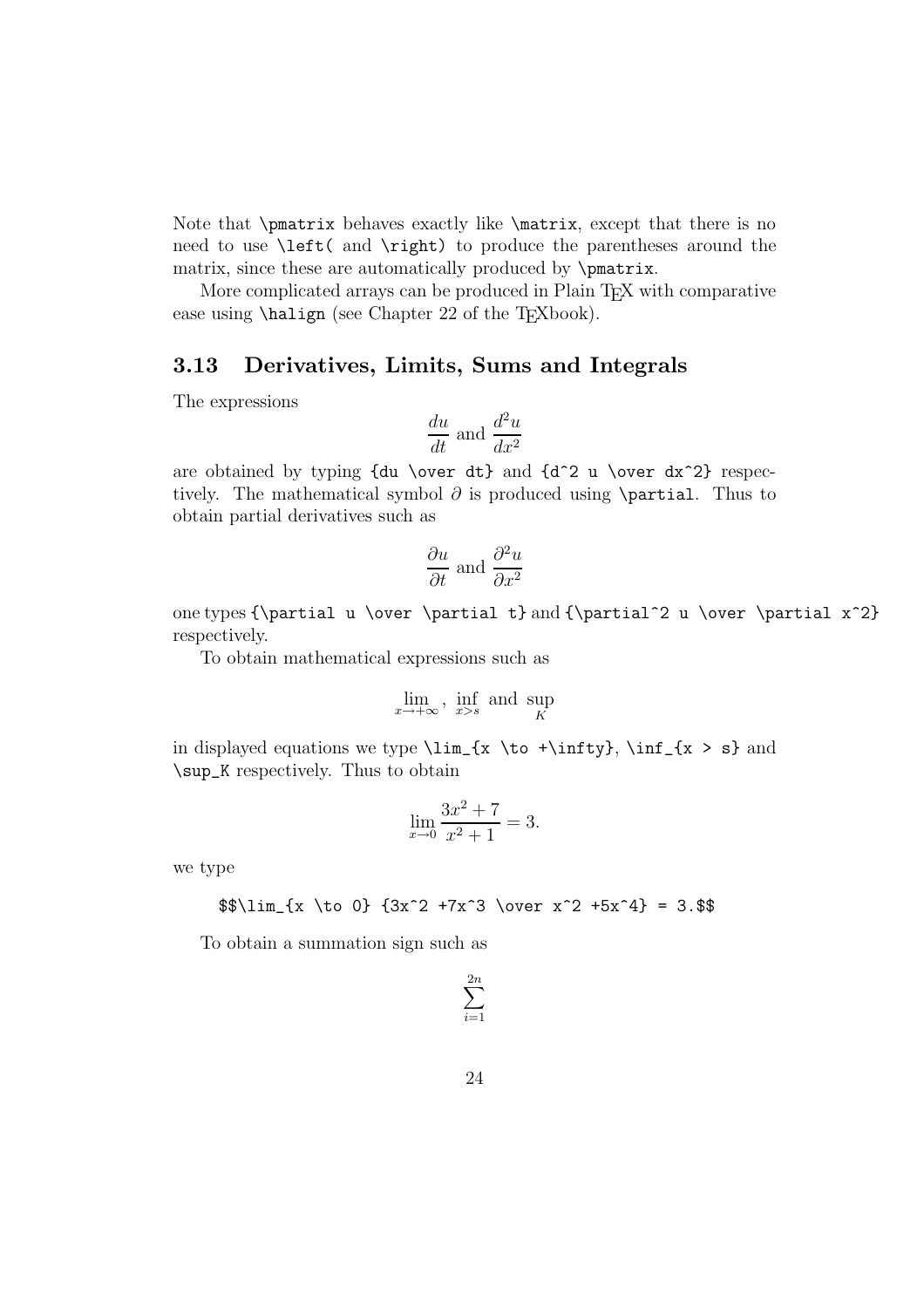we type  $\sum_{i=1}^{2n}$ . Thus

$$
\sum_{k=1}^{n} k^2 = \frac{1}{2}n(n+1).
$$

is obtained by typing

$$
\$\sum_{k=1}^n k^2 = \{1 \over 2} n (n+1).
$$

We now discuss how to obtain integrals in mathematical documents. A typical integral is the following:

$$
\int_a^b f(x) \, dx.
$$

This is typeset using

$$
\sin t_a^b f(x), dx
$$
.

The integral sign  $\int$  is typeset using the control sequence  $\int$  int, and the *limits* of integration (in this case  $a$  and  $b$ ) are treated as a subscript and a superscript on the integral sign. It remains to describe the purpose of the  $\lambda$ , occurring immediately before the dx. This is the means of telling T<sub>E</sub>X to put extra space before the d. This is necessary to produce the correct appearance.

Most integrals occurring in mathematical documents begin with an integral sign and contain one or more instances of d followed by another (Latin or Greek) letter, as in dx, dt, and d $\theta$ . To obtain the correct appearance one should put extra space before the d, using  $\lambda$ ,. Thus

$$
\int_0^{+\infty} x^n e^{-x} dx = n!.
$$

$$
\int \cos \theta d\theta = \sin \theta.
$$

$$
\int_{x^2 + y^2 \le R^2} f(x, y) dx dy = \int_{\theta=0}^{2\pi} \int_{r=0}^R f(r \cos \theta, r \sin \theta) r dr d\theta.
$$

$$
\int_0^R 2x dx \qquad (4.22)
$$

and

$$
\int_0^R \frac{2x \, dx}{1 + x^2} = \log(1 + R^2).
$$

are obtained by typing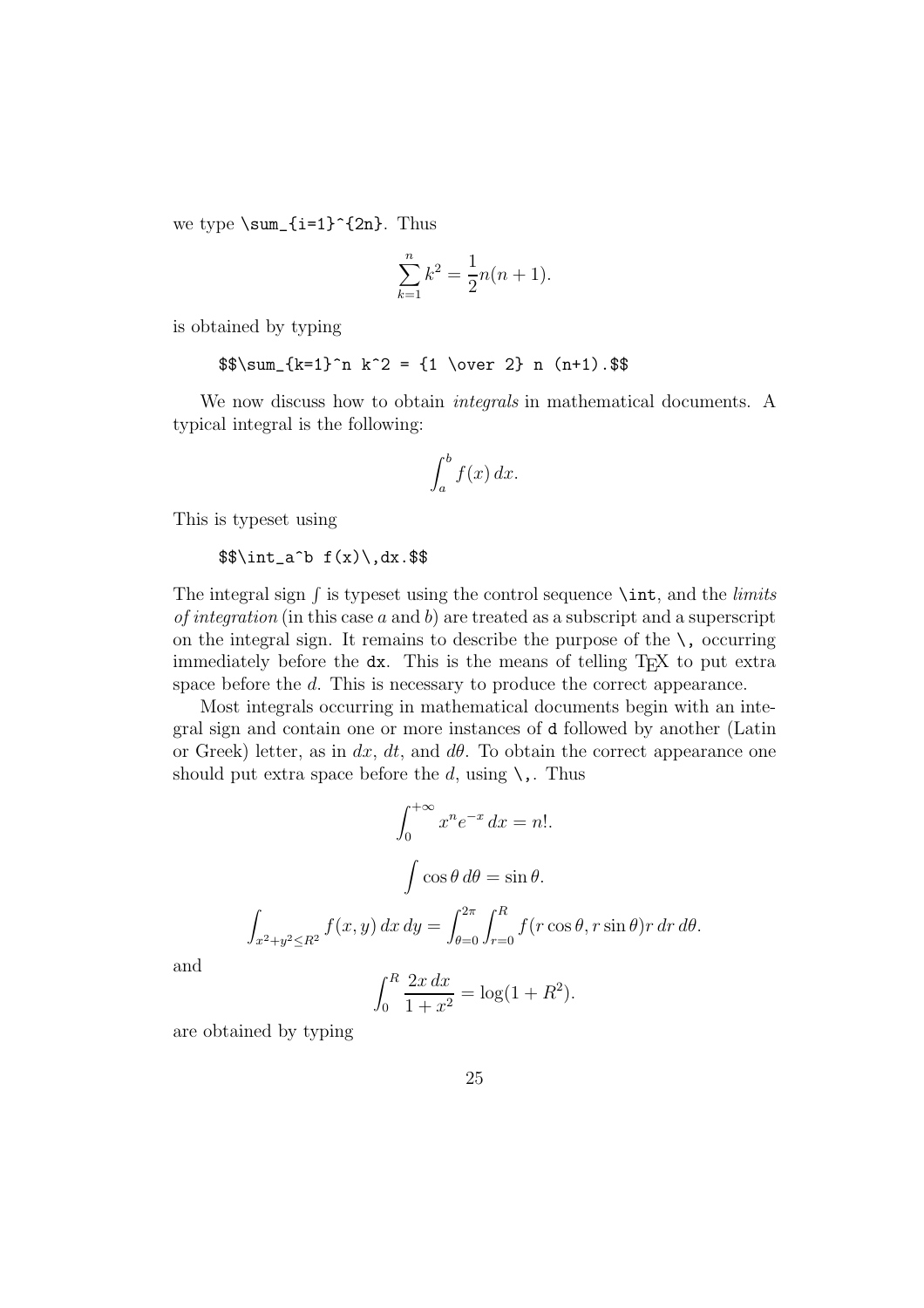```
\int_{0^{\{\pm\infty\}} x^n e^{-x}} \, dx = n! \\\int \cos \theta \, \, d\theta = \sin \theta.
\int_{x^2 + y^2 \leq R^2} f(x,y) \, dx, dy= \int_{\theta=0}^{2\pi} \int_{r=0}^Rf(r\cos\theta, r\sin\theta) r\,dr\,d\theta.$$
```
and

$$
\delta\int_0^R \{2x\, dx \over 1+x^2} = \log(1+R^2) .
$$

respectively.

In some multiple integrals (i.e., integrals containing more than one integral sign) one finds that T<sub>EX</sub> puts too much space between the integral signs. The way to improve the appearance of of the integral is to use the control sequence \! to remove a thin strip of unwanted space. Thus, for example, the multiple integral

$$
\int_0^1 \int_0^1 x^2 y^2 dx dy.
$$

is obtained by typing

$$
\int_0^1 \iint_0^1 x^2 y^2\,dx\,dy.
$$

Had we typed

\$\$\int\_0^1 \int\_0^1 x^2 y^2\,dx\,dy.\$\$

we would have obtained

$$
\int_0^1 \int_0^1 x^2 y^2 \, dx \, dy.
$$

A particularly noteworthy example comes when we are typesetting a multiple integral such as

$$
\iint_D f(x, y) \, dx \, dy.
$$

Here we use  $\setminus$ ! three times to obtain suitable spacing between the integral signs. We typeset this integral using

 $\frac{\lim_{\xi} \int_{\xi} f(x,y)}{\lim_{\xi} f(x,y)}$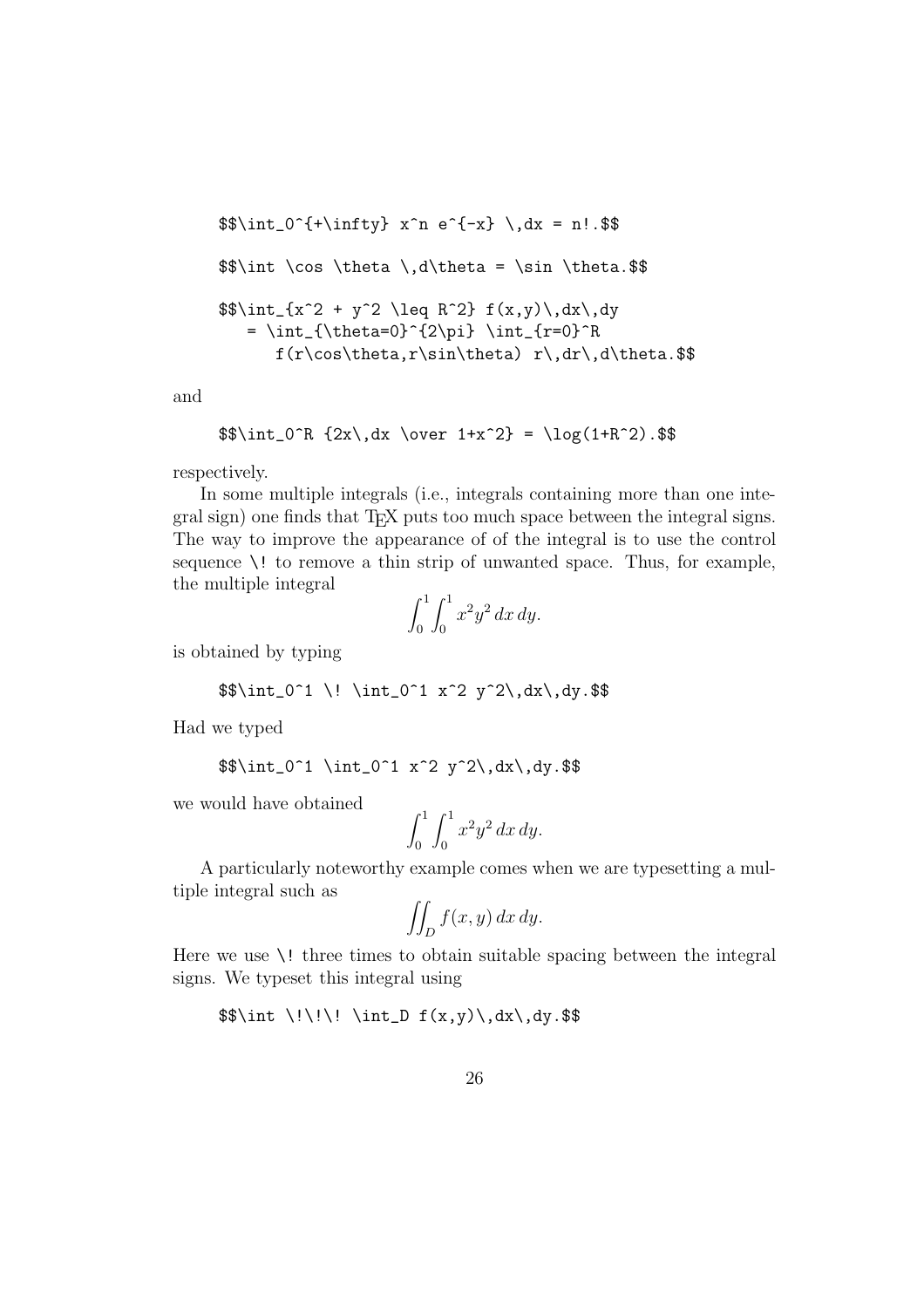Had we typed

$$
\int \int \int D f(x,y) \, dx \, dy
$$
.

we would have obtained

$$
\int \int_D f(x, y) \, dx \, dy.
$$

The following (reasonably complicated) passage exhibits a number of the features which we have been discussing:

In non-relativistic wave mechanics, the wave function  $\psi(\mathbf{r},t)$  of a particle satisfies the Schrödinger Wave Equation

$$
i\hbar \frac{\partial \psi}{\partial t} = \frac{-\hbar^2}{2m} \left( \frac{\partial^2}{\partial x^2} + \frac{\partial^2}{\partial y^2} + \frac{\partial^2}{\partial z^2} \right) \psi + V\psi.
$$

It is customary to normalize the wave equation by demanding that

$$
\iiint_{\mathbf{R}^3} |\psi(\mathbf{r}, 0)|^2 dx dy dz = 1.
$$

A simple calculation using the Schrödinger wave equation shows that

$$
\frac{d}{dt} \iiint_{\mathbf{R}^3} |\psi(\mathbf{r},t)|^2 dx dy dz = 0,
$$

and hence

$$
\iiint_{\mathbf{R}^3} |\psi(\mathbf{r},t)|^2 dx dy dz = 1
$$

for all times  $t$ . If we normalize the wave function in this way then, for any (measurable) subset V of  $\mathbb{R}^3$  and time t,

$$
\iiint_V |\psi(\mathbf{r},t)|^2 dx dy dz
$$

represents the probability that the particle is to be found within the region  $V$  at time  $t$ .

One would typeset this in Plain T<sub>EX</sub> by typing

In non-relativistic wave mechanics, the wave function \$\psi({\bf r},t)\$ of a particle satisfies the {\it Schr\"{o}dinger Wave Equation} \$\$i\hbar{\partial \psi \over \partial t}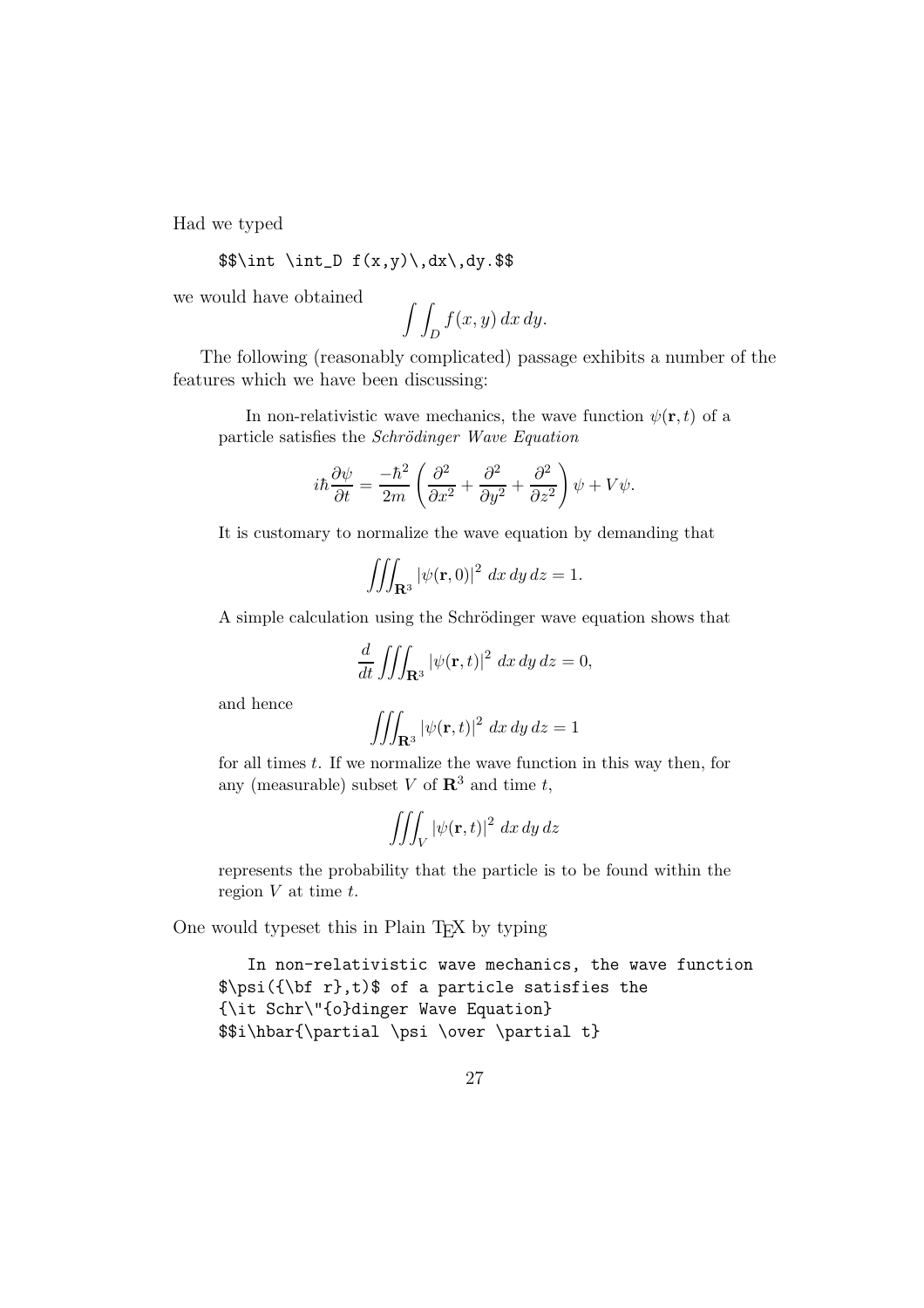```
= {\-\hbar^2 \over 2m} \left({\partial^2 \over \partial x^2}
    + {\partial^2 \over \partial y^2}
    + {\partial^2 \over \partial z^2}
  \right) \psi + V \psi.$$
It is customary to normalize the wave equation by
demanding that
$$\int \!\!\! \int \!\!\! \int_{{\bf R}^3}
      \left| \psi({\bf r},0) \right|^2\,dx\,dy\,dz = 1.$$
A simple calculation using the Schr\"{o}dinger wave
equation shows that
${d \over dt} \int \lvert \lvert \int \lvert \lvert \rvert \rvert + \int_{\{\bf f}^3\}\left| \psi({\bf r},t) \right|^2\,dx\,dy\,dz = 0,$$
and hence
$$\int \!\!\! \int \!\!\! \int_{{\bf R}^3}
      \left| \psi({\bf r},t) \right|^2\,dx\,dy\,dz = 1$$
for all times~$t$. If we normalize the wave function in this
way then, for any (measurable) subset~$V$ of ${\bf R}^3$ and
time~$t$,
\\int \!\!\! \int \!\!\! \int_V
      \left| \psi({\bf r},t) \right|^2\,dx\,dy\,dz$$
represents the probability that the particle is to be found
within the region~$V$ at time~$t$.
```
### **4 Further Features of Plain TEX**

### **4.1 Producing Blank Space in Plain TEX**

To produce (horizontal) blank space within a paragraph, use \hskip, followed by the length of the blank space. The length of the skip should be expressed in a unit recognized by TEX. These recognized units are given in the following table: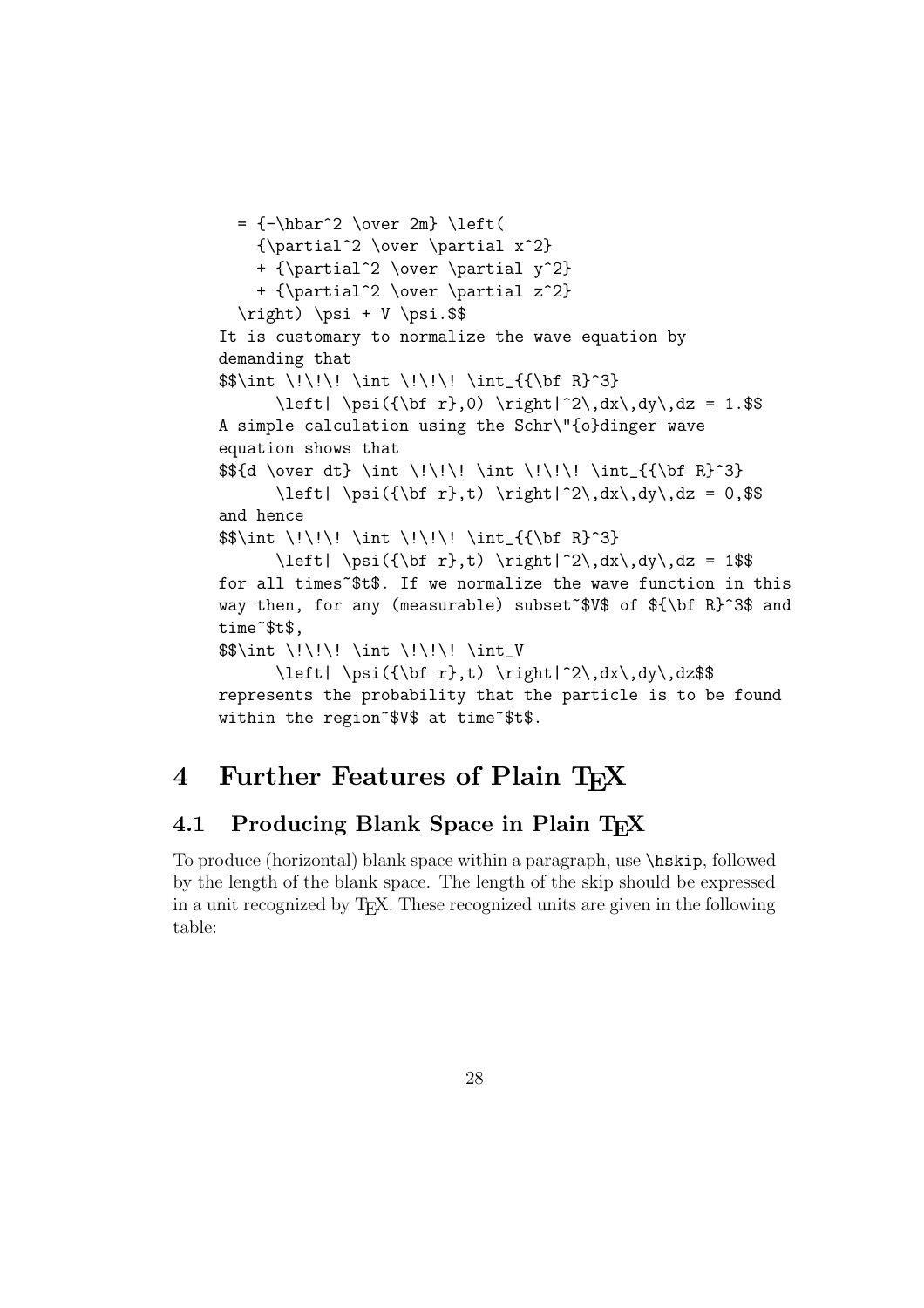| pt point        | $(1 \text{ in} = 72.27 \text{ pt})$   |
|-----------------|---------------------------------------|
| pc pica         | $(1 pc = 12 pt)$                      |
| in inch         | $(1 \text{ in} = 25.4 \text{ mm})$    |
| bp big point    | $(1 \text{ in} = 72 \text{ bp})$      |
| cm centimetre   | $(1 cm = 10 mm)$                      |
| millimetre      |                                       |
| dd didot point  | $(1157 \text{ dd} = 1238 \text{ pt})$ |
| cicero<br>cc    | $(1 \csc = 12 \text{ dd})$            |
| sp scaled point | $(65536 \text{ sp} = 1 \text{ pt})$   |
|                 |                                       |

Thus to produce a horizontal blank space of 20 mm in the middle of a paragraph one would type  $\hbar$ skip 20 mm. (There is however a mild quirk of TFX which arises very rarely: if the word following the horizontal skip happens to begin with the letters 'plus' then you will probably get an error message, probably

! Missing number, treated as zero.

For an explanation of why this occurs, see the T<sub>E</sub>Xbook. This problem can be avoided by typing '\hskip 20 mm \relax').

To produce (vertical) blank space between paragraphs, use \vskip, followed by the length of the vertical skip. Thus to obtain

This is the first paragraph of some text. It is separated from the second paragraph by a vertical skip of 10 millimetres.

This is the second paragraph.

one should type

This is the first paragraph of some text. It is separated from the second paragraph by a vertical skip of 10 millimetres.

\vskip 10 mm

This is the second paragraph.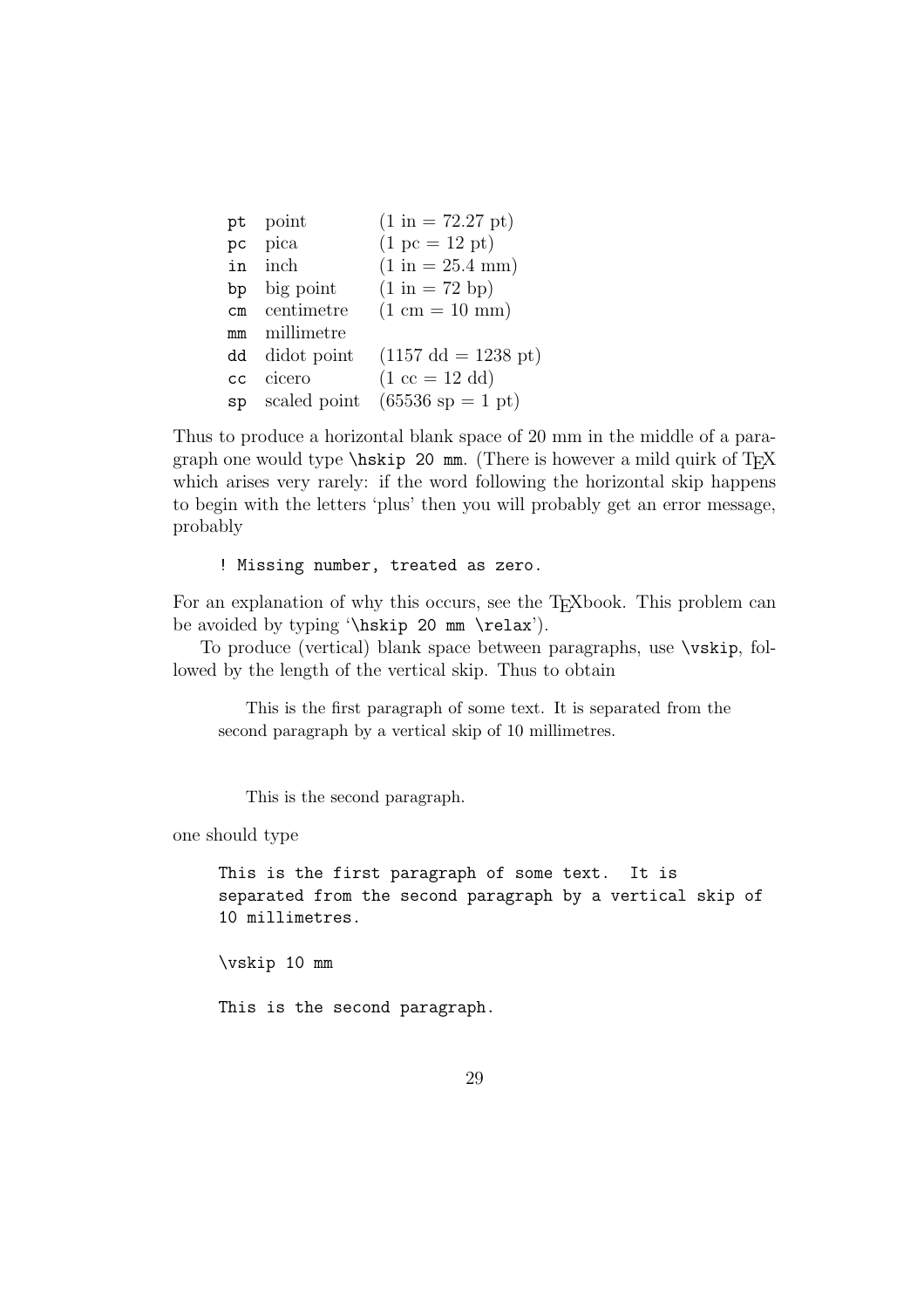#### **4.2 Blank Spaces: Fine Tuning**

We describe certain features of T<sub>EX</sub> relating to blank spaces and paragraph indentation which will improve the appearance of the final document. Experienced users of T<sub>E</sub>X will improve the appearance of their documents if they bear these remarks in mind.

First note that, as a general rule, you should never put a blank space after a left parenthesis or before a right parenthesis. If you were to put a blank space in these places, then you run the risk that T<sub>EX</sub> might start a new line immediately after the left parenthesis or before the right parenthesis, leaving the parenthesis marooned at the beginning or end of a line.

TEX has its own rules for deciding the lengths of blank spaces. For instance, T<sub>E</sub>X will put an extra amount of space after a full stop if it considers that the full stop marks the end of a sentence.

The rule adopted by T<sub>F</sub>X is to regard a period (full stop) as the end of a sentence if it is preceded by a lowercase letter. If the period is preceded by an uppercase letter then TEX assumes that it is not a full stop but follows the initials of somebody's name.

This works very well in most cases. However T<sub>EX</sub> occasionally gets things wrong. This happens with a number of common abbreviations (as in 'Mr. Smith' or in 'etc.'), and, in particular, in the names of journals given in abbreviated form (e.g., 'Proc. Amer. Math. Soc.'). The way to overcome this problem is to put a backslash before the blank space in question. Thus we should type

Mr.\ Smith etc.\ and Proc.\ Amer.\ Math.\ Soc.

TEX determines itself how to break up a paragraph into lines, and will occasionally hyphenate long words where this is desirable. However it is sometimes necessary to tell T<sub>EX</sub> not to break at a particular blank space. The special character used for this purpose is  $\tilde{\cdot}$ . It represents a blank space at which TEX is not allowed to break between lines. It is often desirable to use ~ in names where the forenames are represented by initials. Thus to obtain 'W. R. Hamilton' it is best to type W. "R. "Hamilton. It is also desirable in phrases like 'Example 7' and 'the length  $l$  of the rod', obtained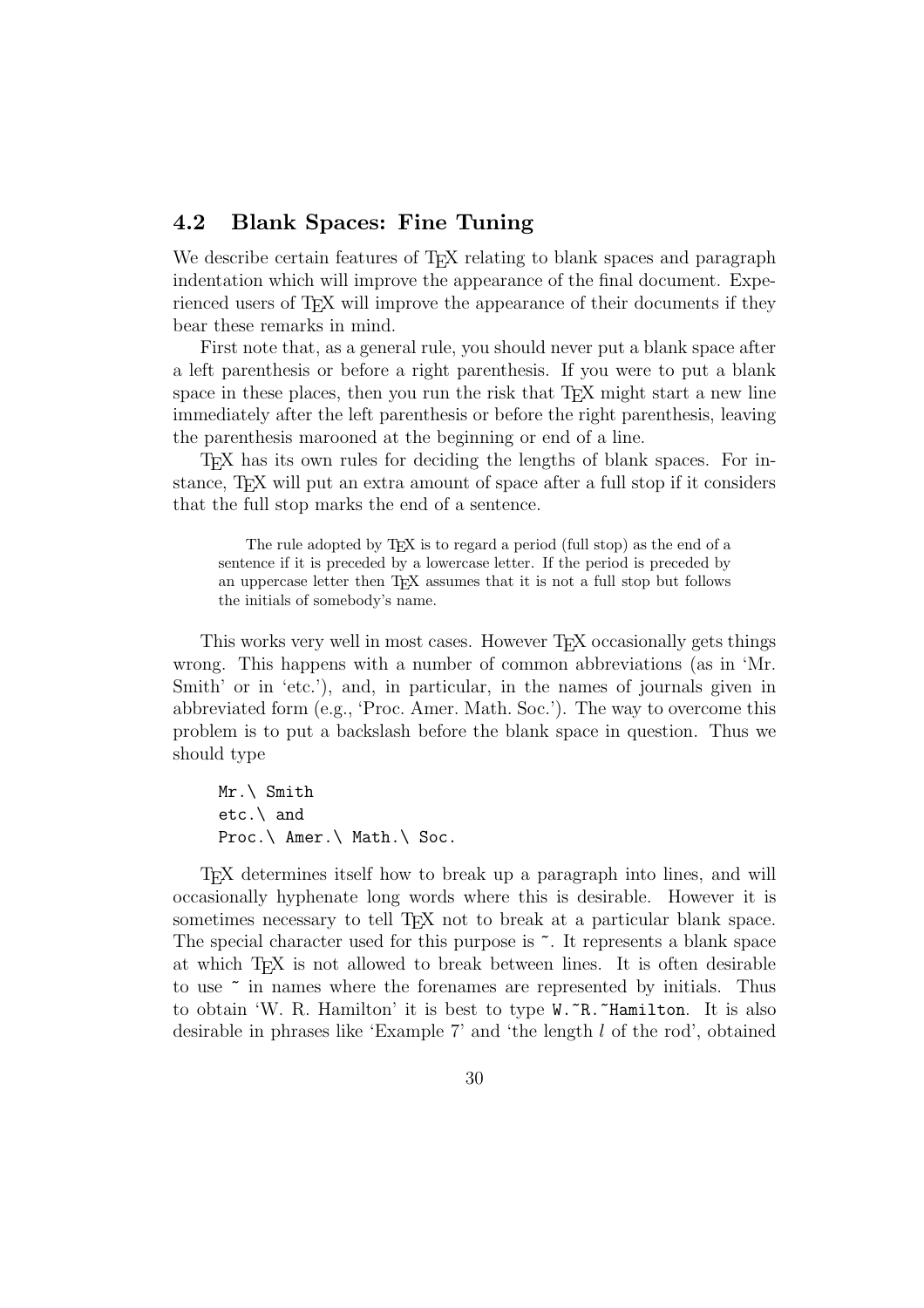by typing Example~7 and the length~\$l\$ of the rod. This feature of T<sub>EX</sub> may be safely ignored by beginners, though more experienced T<sub>E</sub>Xnical typists should gradually accustom themselves to using it occasionally where appropriate.

TEX will automatically indent paragraphs (with the exception of the first paragraph of a new section). One can prevent T<sub>EX</sub> from indenting a paragraph though by beginning the paragraph with the control sequence \noindent. Thus one obtains

This is the beginning of a paragraph which is not indented in the usual way. This has been achieved by placing an appropriate control sequence at the beginning of the paragraph.

by typing

\noindent This is the beginning of a paragraph which is not indented in the usual way. This has been achieved by placing an appropriate control sequence at the beginning of the paragraph.

Conversely, the control sequence **\indent** forces T<sub>E</sub>X to indent the paragraph.

### **4.3 Defining your own Control Sequences in Plain TEX**

Suppose that we are producing a paper that makes frequent use of some mathematical expression. For example, suppose that integrals like

$$
\int_{-\infty}^{+\infty} f(x) \, dx.
$$

occur frequently throughout the text. This formula is obtained by typing

 $\int_{-{\infty}^{\+{\infty}} f(x)\,dx.\$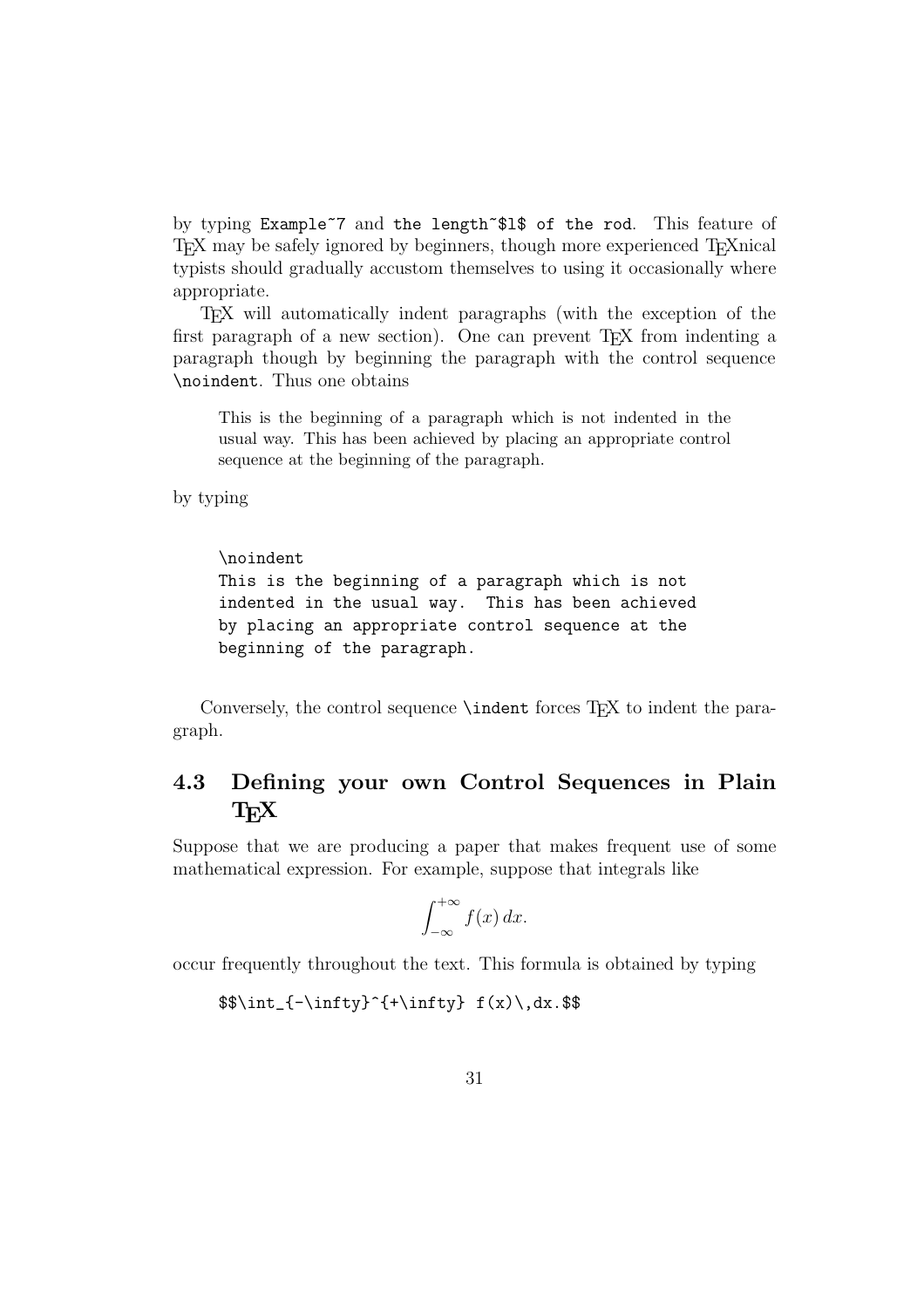It would be nice if we could type \inftyint (say) to obtain the integral sign at the beginning. This can be done using \def. What we do is to place a line with the command

```
\def\inftyint{\int_{-\infty}^{+\infty}}
```
near the beginning of the input file. Then we only have to type

 $\frac{\gamma}{\gamma}$ 

to obtain the above formula.

We can modify this procedure slightly. Suppose that we we defined a new control sequence \intwrtx by putting the line

```
\def\int\left\{\int_{-\infty}^{\infty}^{\+ \infty} #1 \, \, dx\}
```
at the beginning of the input file. If we then type the line

 $\$$ \intwrtx{f(x)}.\$\$

then we obtain

$$
\int_{-\infty}^{+\infty} f(x) \, dx.
$$

What has happened is that the expression in curly brackets after **\intwrtx** has been substituted in the expression defining \intwrtx, replacing the #1 in that expression.

The #1 occurring after the \intwrtx in the line defining this control sequence indicates to T<sub>EX</sub> that that it is to expect one expression (in curly brackets) after \intwrtx to substitute for #1 in the definition of \intwrtx. If we defined a control sequence \intwrt by

\def\intwrt#1#2{\int\_{-\infty}^{+\infty} #2 \,d #1}

then it would expect two expressions to substitute in for #1 and #2 in the definition of \intwrt. Thus if we then type

\$\$\intwrt{y}{f(y)}.\$\$

we obtain

$$
\int_{-\infty}^{+\infty} f(y) \, dy.
$$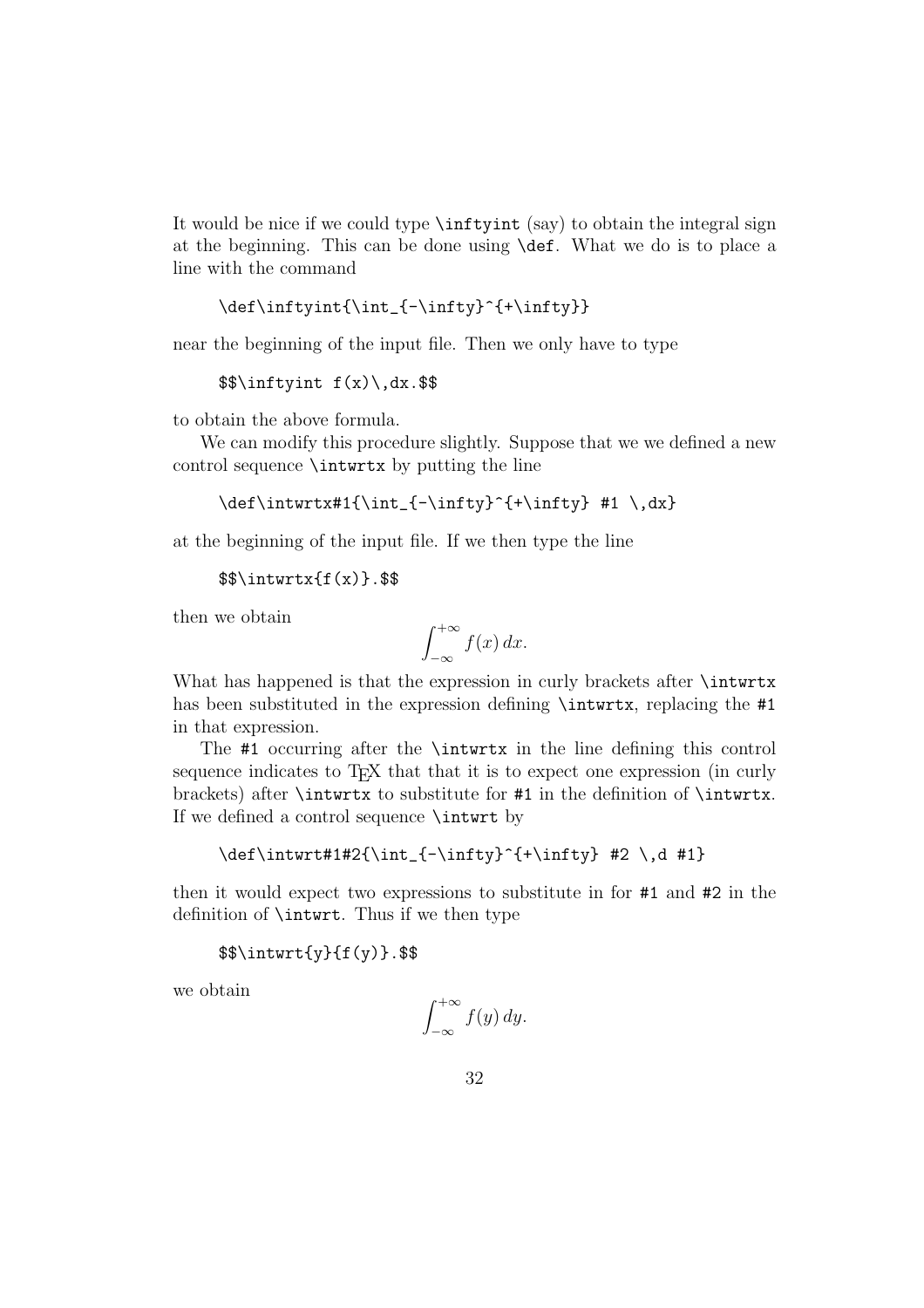# **A Control Sequences used in Text (Plain TEX)**

Control Sequences for Changing Fonts in Text

| \rm changes to the normal "roman" font: Roman |                 |
|-----------------------------------------------|-----------------|
| \sl changes to a slanted roman font:          | Slanted         |
| \ <i>it</i> changes to an italic font:        | Italic          |
| \tt changes to an "typewriter" font:          | Typewriter      |
| \bit changes to a boldface font:              | <b>Boldface</b> |

Control Sequences for obtaining Accents in Text

| $\backslash$ '{e}         | $\acute{\text{e}}$   | e.g., math\'{e}matique yields 'mathématique'                              |
|---------------------------|----------------------|---------------------------------------------------------------------------|
| $\setminus \{e\}$         | è                    | e.g., $alg \' \{e\}$ bre yields 'algèbre'                                 |
| $\setminus$ {e}           | ê                    | e.g., $h \in \{o\}$ te yields 'hôte'                                      |
| $\Upsilon$ "{o}           | $\ddot{\mathrm{o}}$  | e.g., $H\Upsilon$ (o}lder yields 'Hölder'                                 |
| $\langle \hat{n} \rangle$ | $\tilde{\rm n}$      | e.g., $\text{ma}$ <sup><math>\epsilon</math></sup> {n}ana yields 'mañana' |
| $\{-\{o\}$                | $\overline{O}$       |                                                                           |
| $\setminus$ . {o}         | $\dot{\rm o}$        |                                                                           |
| $\u{o}$                   | $\breve{\mathrm{o}}$ |                                                                           |
| $\forall v$               | $\check{\mathbf{c}}$ | e.g., \v{C}ech yields 'Cech'                                              |
| $\H{o}$                   | ő                    |                                                                           |
| $\setminus t$ {00}        | $\hat{OQ}$           |                                                                           |
| $\c{c}$                   | Ç                    | e.g., $gar\c\{c\}$ on yields 'garçon'                                     |
| $\{d\{o\}$                | $\mathbf{O}$         |                                                                           |
| $\bf \delta$              | O                    |                                                                           |
|                           |                      |                                                                           |

These accents are for use in ordinary text. They cannot be used within mathematical formulae, since different control sequences are used to produce accents within mathematics.

Special Symbols used in Text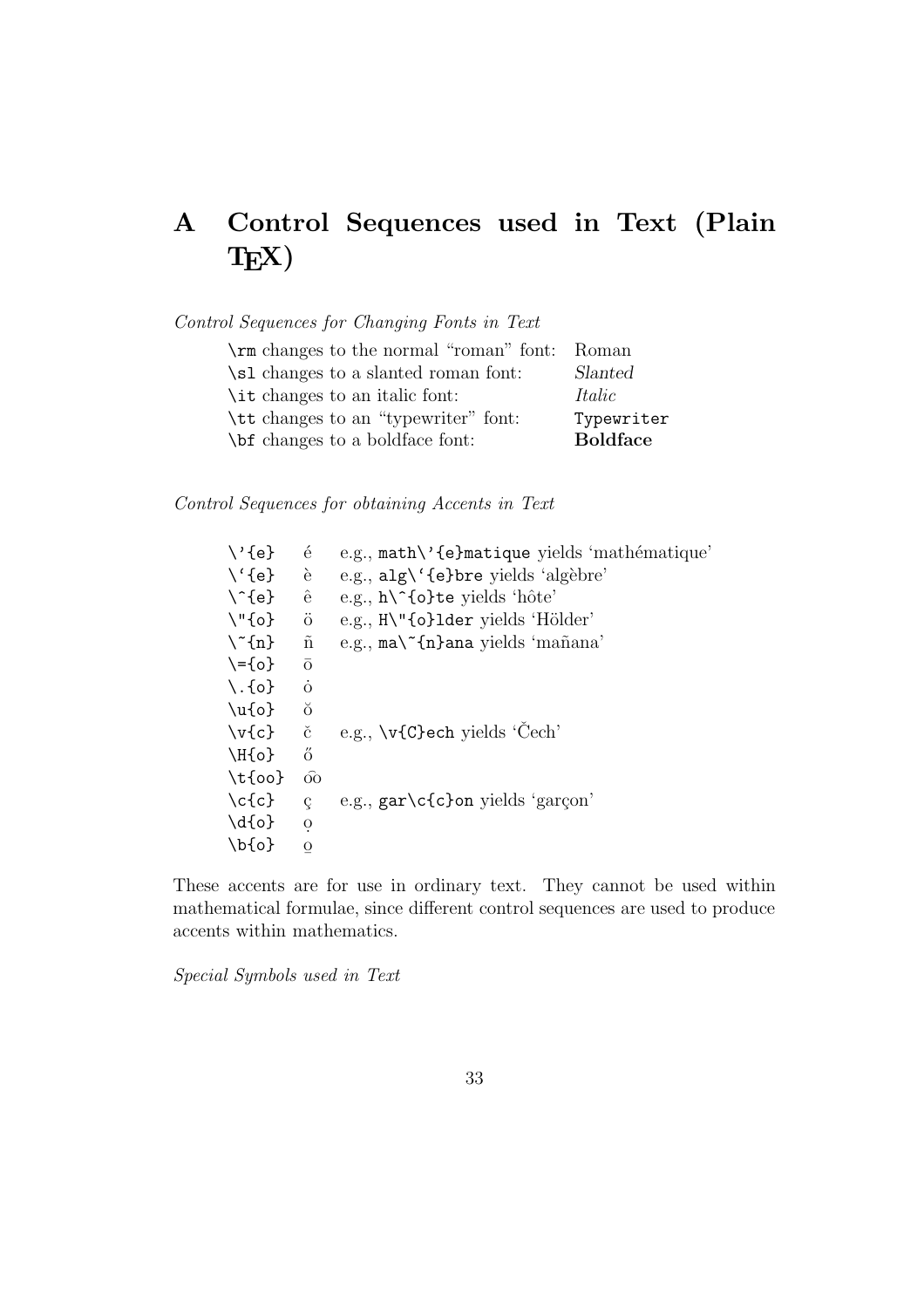```
\lozenge, \lozenge, \lozenge, \mathbb{E} \infty, \mathbb{E}\text{Re}, \text{AE} æ, \text{E}\lambdaaa, \lambdaA \aa, \AA\setminus \circ, \setminus \circ \emptyset, \emptyset\setminus l, L \setminus l, L
\text{ss} \qquad \beta?' \qquad \qquad \iota!^{\prime} \qquad \qquad i\langle \text{dag} \quad |\ddot{} \ddot{}\setminusS §
\P\copyright 
c
{\it \$} $
{\it \&} \&\lambda i \lambda\lambdaj J
```
# **B Control Sequences used in Mathematics (Plain TEX)**

### **B.1 Font Changes, Accents and Standard Functions**

#### Changing Fonts in Mathematical Expressions

Fonts are changed using suitable control sequences.

| \mit changes to the 'math italic' font: <i>MathItalic</i> |                 |
|-----------------------------------------------------------|-----------------|
| \rm changes to the roman font:                            | Roman           |
| \sl changes to a slanted roman font:                      | Slanted         |
| \it changes to an italic font:                            | Italic          |
| \tt changes to an "typewriter" font:                      | Typewriter      |
| <b>\bi</b> changes to a boldface font:                    | <b>Boldface</b> |
| \cal changes to a calligraphic font:                      | CALLIGRAPHIC    |
|                                                           |                 |

The default font for mathematics is *MathItalic*. The CALLIGRAPHIC font is only available for uppercase letters. Any change of font made within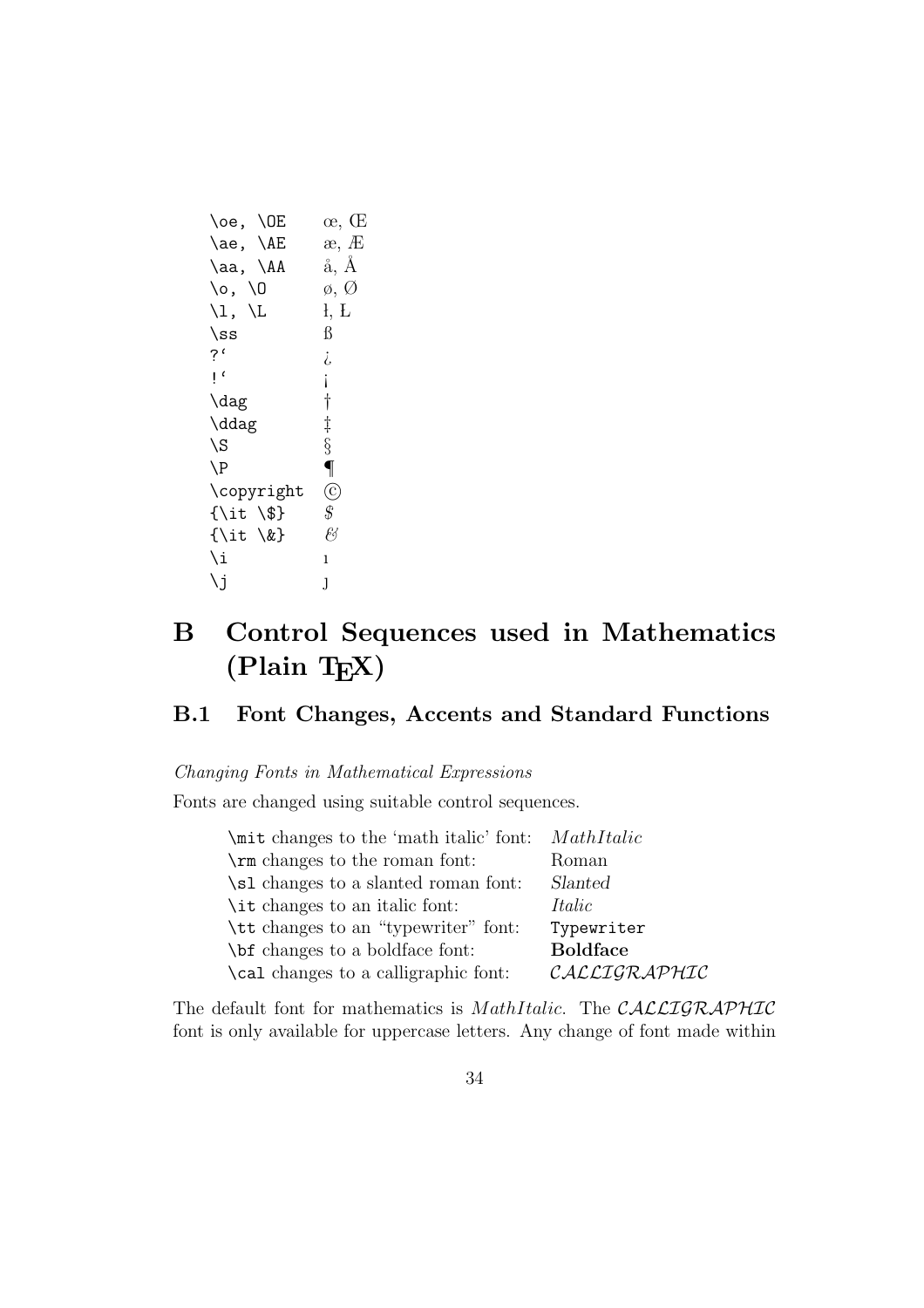a group enclosed within curly brackets { and } will only apply to text within that group. On leaving the group, the current font is restored to what it was before entering the group.

#### Accents in Mathematics Mode

Accents in mathematics mode are produced using appropriate control sequences. The effect of these on the letter  $a$  is exhibited in the following table.

| $\it a$        |
|----------------|
| $\overline{a}$ |
| $\hat{a}$      |
| ň.             |
| $\tilde{a}$    |
| á.             |
| à              |
| $\dot{a}$      |
| $\ddot{a}$     |
| ă              |
| $\bar{a}$      |
| ã              |
|                |

These control sequences should only be used for mathematics, not for ordinary text.

You should bear in mind that when a character is underlined in a mathematical manuscript then it is normally typeset in bold face without any underlining. Underlining is used very rarely in print.

#### Standard Functions

The names of certain standard functions and abbreviations are obtained by typing a backlash  $\setminus$  before the name. The complete list in T<sub>E</sub>X is as follows:-

| $\arccos \cos \csc \exp \ker$ |  |                                   | $\limsup$ \min \sinh        |               |                |
|-------------------------------|--|-----------------------------------|-----------------------------|---------------|----------------|
| $\arcsin \cosh \deg \gcd \lg$ |  |                                   | $\ln \quad \{Pr \ \ \ \sup$ |               |                |
| $\arctan \cot \det \hom \lim$ |  |                                   | $\log$                      | $\sec \ \tan$ |                |
|                               |  | \arg \coth \dim \inf \liminf \max |                             |               | $\sin \ \tanh$ |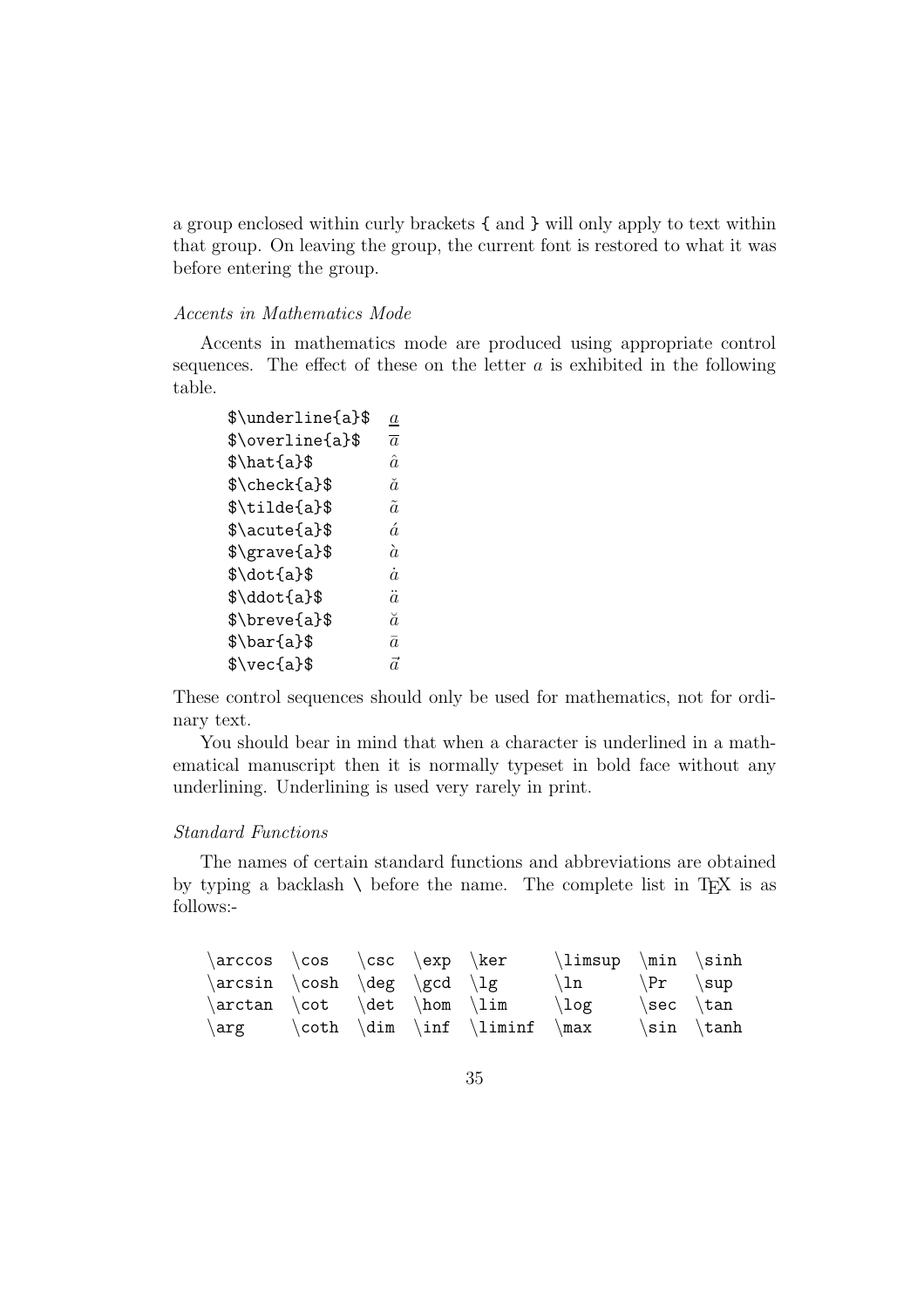### **B.2 Control Sequences for Mathematical Symbols**

#### Lowercase Greek Letters

| $\alpha$      | \alpha      |           | \iota   | $\varrho$   | \varrho   |
|---------------|-------------|-----------|---------|-------------|-----------|
| β             | \beta       | $\kappa$  | \kappa  | $\sigma$    | \sigma    |
| $\gamma$      | \gamma      | $\lambda$ | \lambda | $\varsigma$ | \varsigma |
| δ             | \delta      | $\mu$     | \mu     | $\tau$      | \tau      |
| $\epsilon$    | \epsilon    | $\nu$     | \nu     | $\upsilon$  | \upsilon  |
| $\varepsilon$ | \varepsilon | F         | \xi     | Ф           | \phi      |
|               | \zeta       | $\Omega$  | O       | $\varphi$   | \varphi   |
| $\eta$        | \eta        | $\pi$     | \pi     | $\chi$      | \chi      |
| $\theta$      | \theta      | $\varpi$  | \varpi  | ψ           | \psi      |
| $\vartheta$   | \vartheta   | D         | \rho    | $\omega$    | \omega    |
|               |             |           |         |             |           |

### Uppercase Greek Letters

| $\Gamma$ \Gamma   |              | $\Xi$ \Xi       | $\Phi$ \Phi     |
|-------------------|--------------|-----------------|-----------------|
| $\Delta$ \Delta   | $\mathbf{H}$ | NPi             | $\Psi$ \Psi     |
| $\Theta$ \Theta   |              | $\Sigma$ \Sigma | $\Omega$ \Omega |
| $\Lambda$ \Lambda |              | T \Upsilon      |                 |

### Miscellaneous Symbols

| X          | \aleph   |   | \prime     | А                            | \forall             |
|------------|----------|---|------------|------------------------------|---------------------|
| ħ          | \hbar    | Ø | \emptyset  | Е                            | \exists             |
| $\imath$   | \imath   |   | \nabla     | ⇁                            | \neg                |
| $\jmath$   | \jmath   |   | \surd      | Þ                            | \flat               |
| $\ell$     | \ell     |   | \top       | b                            | \natural            |
| Ю          | \wp      |   | \bot       | ij                           | \sharp              |
| R          | \Re      |   |            |                              | \clubsuit           |
| $\Im$      | ∖Im      |   | \angle     | $\left\langle \right\rangle$ | \diamondsuit        |
| $\partial$ | \partial | Λ | \triangle  |                              | heartsuit           |
| $\infty$   | \infty   |   | \backslash |                              | $\verb \spadesuit"$ |
|            |          |   |            |                              |                     |

"Large" Operators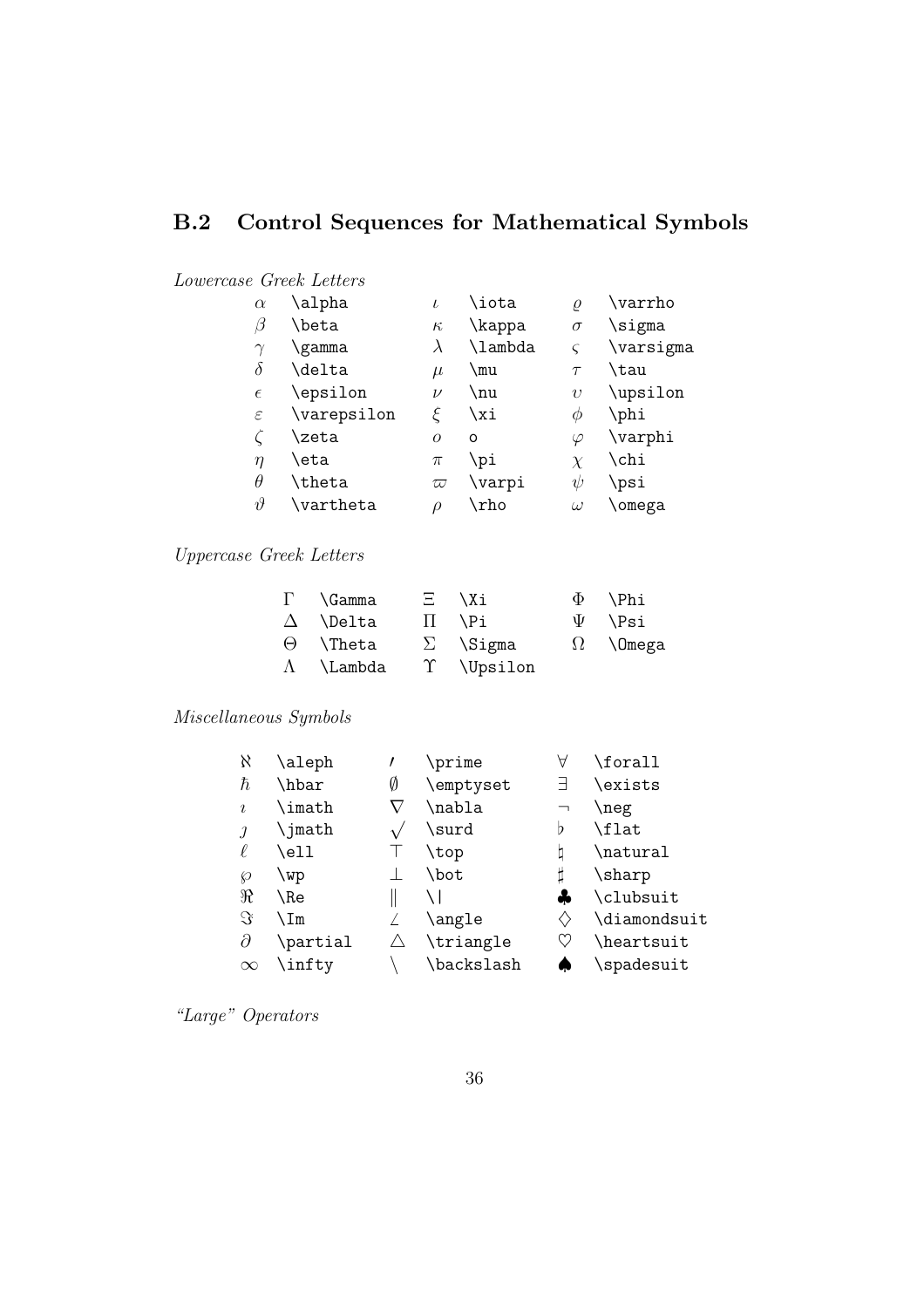|          | \prod   | \bigcup   |    | \bigotimes |
|----------|---------|-----------|----|------------|
|          | \coprod | \bigsqcup |    | \bigoplus  |
|          | \int    | \bigvee   | ŀH | \biguplus  |
|          | \oint   | \bigwedge |    |            |
|          |         |           |    |            |
| $\gamma$ |         |           |    |            |

 $\sum$  \sum  $\bigcap$  \bigcap  $\bigodot$  \bigodot

 $Binary$   $Op$ 

| \vee     |
|----------|
| \wedge   |
| \oplus   |
| \ominus  |
| \otimes  |
| \oslash  |
| \odot    |
| \dagger  |
| \ddagger |
| \amalg   |
|          |
|          |

### Relations

| \leq      |               | geq         | ≡         | \equiv  |
|-----------|---------------|-------------|-----------|---------|
| \prec     |               | \succ       | $\sim$    | \sim    |
| \preceq   | ≻             | \succeq     | $\simeq$  | \simeq  |
| \11       | $\gg$         | \gg         | $\asymp$  | \asymp  |
| \subset   |               | \supset     | $\approx$ | \approx |
| \subseteq |               | \supseteq   | $\cong$   | \cong   |
|           |               | \sqsupseteq | ⊠         | \bowtie |
| \in       | $\Rightarrow$ | \ni         | $\propto$ | \propto |
| \vdash    |               | \dashv      |           | \models |
| \smile    |               | \mid        | $\dot{=}$ | \doteq  |
| \frown    |               | \parallel   |           | \perp   |
|           | \sqsubseteq   |             |           |         |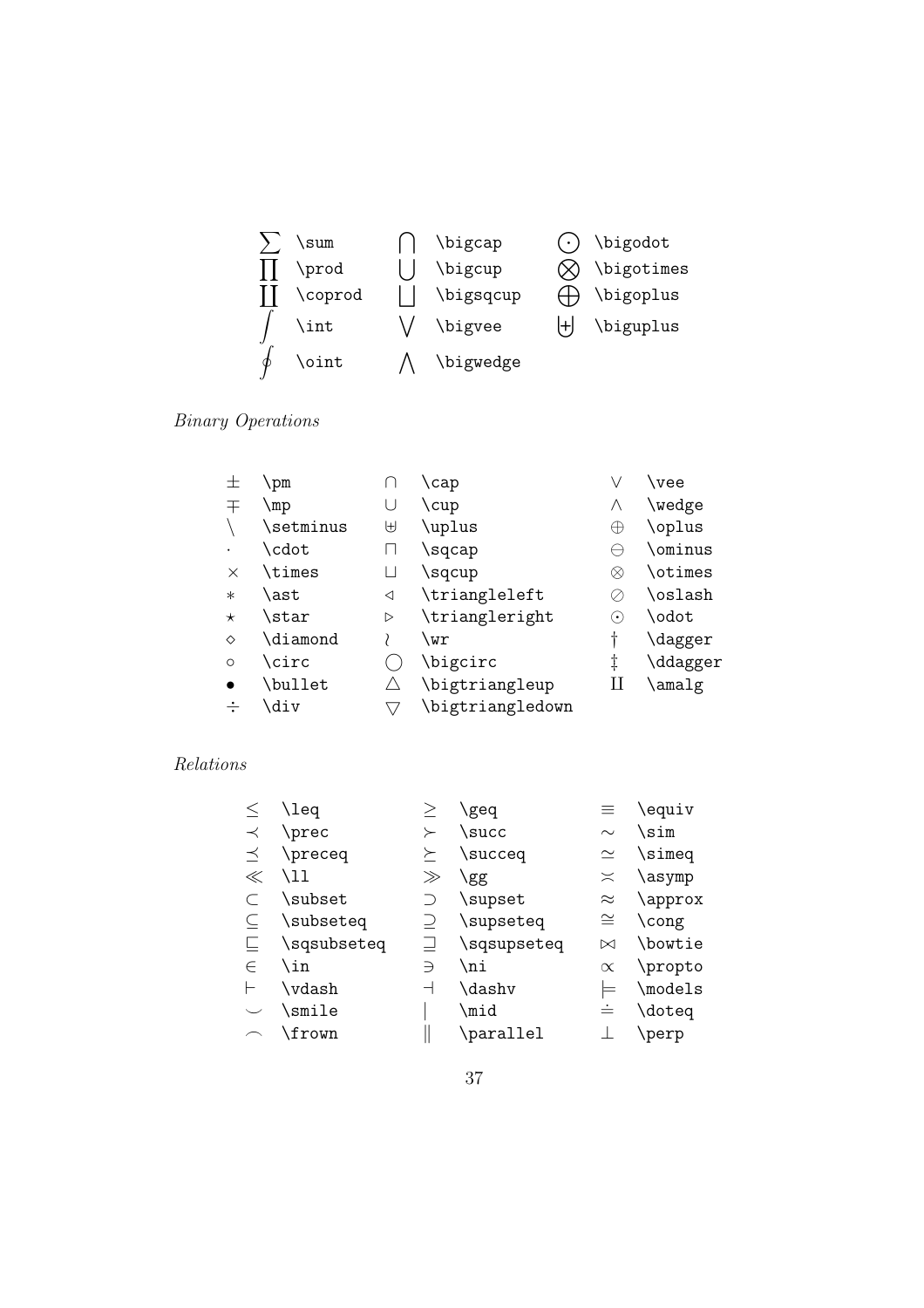### Negated Relations

|                                                                  | \not<           |   | \not>                        |        | \not=                     |
|------------------------------------------------------------------|-----------------|---|------------------------------|--------|---------------------------|
|                                                                  | \not\leq        |   | \not\geq                     |        | $\neq$ \not\equiv         |
|                                                                  | \not\prec       |   | \not\succ                    | $\sim$ | $not\sim$                 |
| $\star$                                                          | \not\preceq     |   | $\angle$ \not\succeq         |        | $\neq \not\text{isimeq}$  |
|                                                                  | \not\subset     |   | $\not\supset$ \not\supset    |        | $\not\approx$ \not\approx |
| ¢                                                                | \not\subseteq   | ₽ | \not\supseteq                |        | $\neq \not\text{cong}$    |
| しんじょう じゅうじょう じゅんじょう じゅんじょう じゅんじょう じゅんじょう じょうかい じょうせいしょう じょうせいしょう | \not\sqsubseteq |   | $\mathbb{Z}$ \not\sqsupseteq |        | $\neq$ \not\asymp         |
|                                                                  |                 |   |                              |        |                           |

#### Arrows

| $\leftarrow$             | \leftarrow                           | $\longleftarrow$ \longleftarrow         |   | \uparrow     |
|--------------------------|--------------------------------------|-----------------------------------------|---|--------------|
| $\Leftarrow$             | Leftarrow                            | $\leftarrow \text{Longleftarrow}$       |   | \Uparrow     |
| $\longrightarrow$        | \rightarrow                          | $\longrightarrow \text{longrightarrow}$ |   | \downarrow   |
| $\Rightarrow$            | \Rightarrow                          | $\implies$ \Longrightarrow              | ⇓ | Downarrow    |
| $\longleftrightarrow$    | <i>leftrightarrow</i>                | $\longleftrightarrow \text{longleft}$   |   | \updownarrow |
| $\Leftrightarrow$        | <i><u><b>\Leftrightarrow</b></u></i> | $\iff$ \Longleftrightarrow              | ⇕ | \Updownarrow |
| $\mapsto$                | \mapsto                              | $\longmapsto$ \longmapsto               |   | \nearrow     |
| $\hookleftarrow$         | \hookleftarrow                       | $\hookrightarrow \text{hookrightarrow}$ |   | \searrow     |
| $\overline{\phantom{a}}$ | \leftharpoonup                       | \rightharpoonup                         |   | \swarrow     |
| $\overline{\phantom{0}}$ | \leftharpoondown                     | $\rightarrow$ \rightharpoondown         |   | \nwarrow     |
| $\rightleftharpoons$     | \rightleftharpoons                   |                                         |   |              |
|                          |                                      |                                         |   |              |

### Openings

| \lbrack | \lfloor        | \lciel |
|---------|----------------|--------|
| \lbrace | <b>\langle</b> |        |

### Closings

| \rbrack       | \rfloor | \rciel |
|---------------|---------|--------|
| $\mathcal{L}$ | \rangle |        |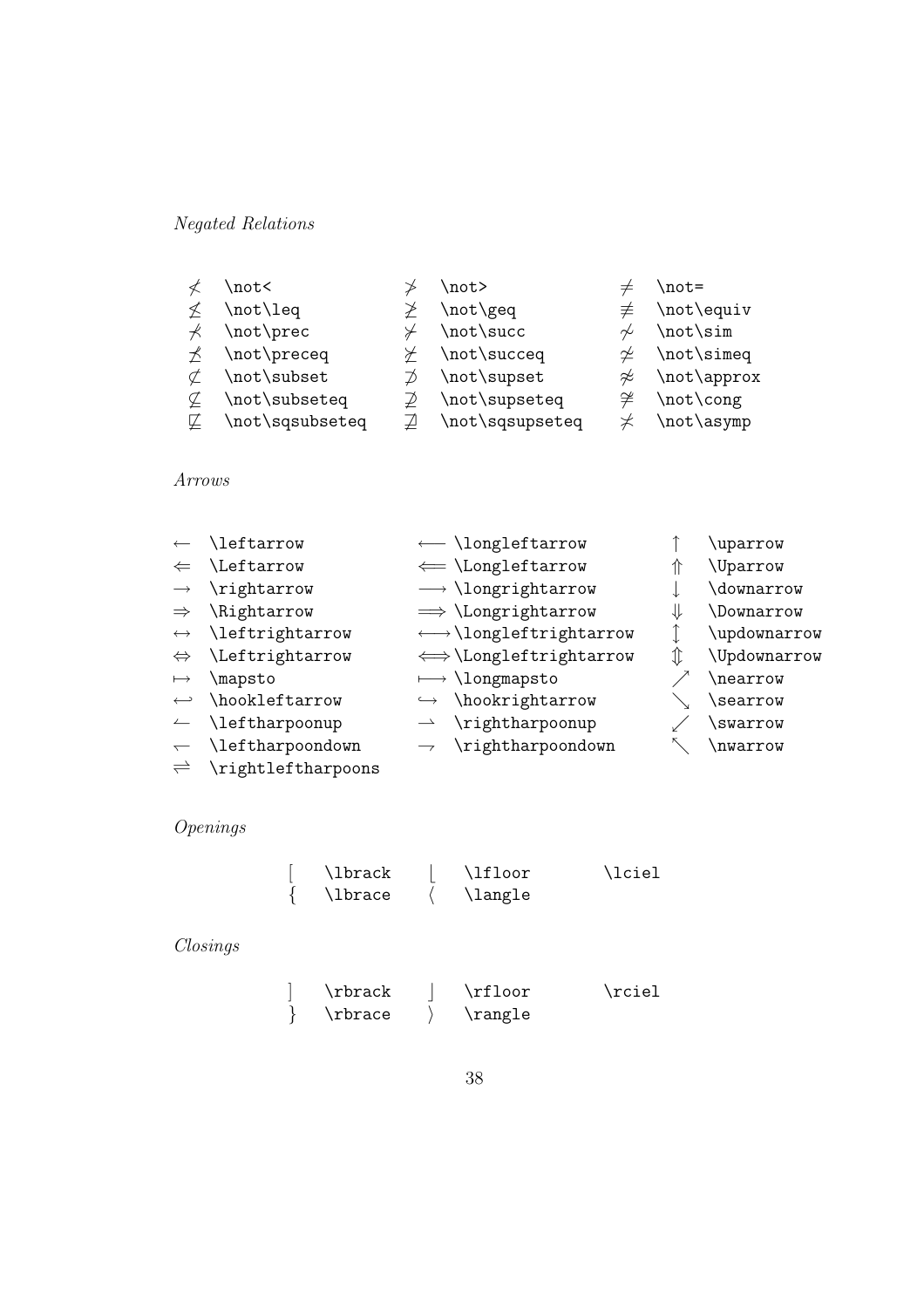Alternative Names

| $\neq$                   | $\neq$ or $\neq$   | (same as $\text{not=}$ )                       |
|--------------------------|--------------------|------------------------------------------------|
|                          | \le                | same as $\leq$ leq)                            |
| $\leq$                   | \ge                | $(same as \qquad)$                             |
|                          | $\setminus$        | (same as <b>\lbrace</b> )                      |
|                          | \}                 | (same as <b>\lbrace</b> )                      |
| $\longrightarrow$        | $\lambda$ to       | $(\text{same as } \rightarrow)$                |
|                          | <b>\gets</b>       | same as <b>\leftarrow</b> )                    |
| $\Rightarrow$            | \owns              | $(same as \n\in)$                              |
| $\wedge$                 | \land              | same as <b>\wedge</b> )                        |
| V                        | \lor               | (same as $\vee$ ee)                            |
| $\overline{\phantom{a}}$ | \lnot              | same as <b>\neg</b> )                          |
|                          | \vert              | $(same as \)$                                  |
|                          | \Vert              | $(same as \1)$                                 |
|                          | $\Rightarrow$ \iff | (same as <b>\Longleftrightarrow</b> , but with |
|                          |                    | extra space at each end)                       |
|                          | \colon             | (same as:, but with less space around it and   |
|                          |                    | less likelihood of a line break after it)      |

### **B.3 Some frequently used Control Sequences of Plain TEX**

We list some of the control sequences of Plain TEX that are frequently used when typesetting mathematical formulae. The list is by no means exhaustive. For information on how to apply these control sequences, consult the appropriate manual (e.g. 'The T<sub>E</sub>Xbook').